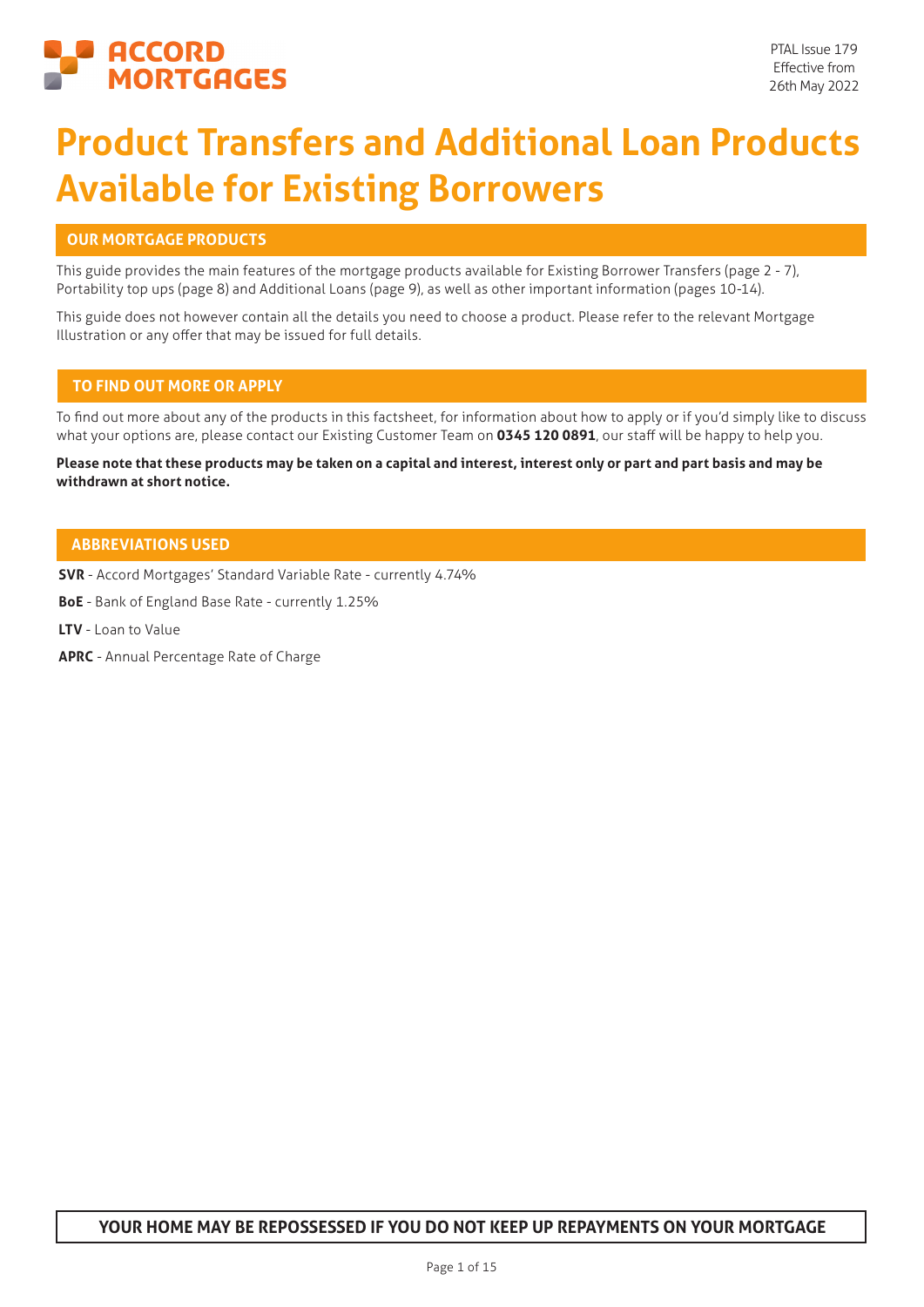

|            | <b>EXISTING BORROWERS - FULL STATUS</b><br>Please Note: Procuration Fees of 0.30% are payable on these products |                                                  |                                                         |                                                                              |                                                    |                       |                       |                                                                                                                                                                                                                                                           |                                                   |                        |
|------------|-----------------------------------------------------------------------------------------------------------------|--------------------------------------------------|---------------------------------------------------------|------------------------------------------------------------------------------|----------------------------------------------------|-----------------------|-----------------------|-----------------------------------------------------------------------------------------------------------------------------------------------------------------------------------------------------------------------------------------------------------|---------------------------------------------------|------------------------|
| <b>LTV</b> | <b>Product</b>                                                                                                  | <b>Initial</b><br><b>Interest</b><br><b>Rate</b> | <b>Initial</b><br>Rate<br><b>Period</b><br><b>Until</b> | <b>Reverting</b><br>to the<br>following<br>rate for the<br>remaining<br>term | <b>The overall</b><br>cost for<br>comparison<br>is | <b>Product</b><br>Fee | <b>Cashback</b>       | <b>Early Repayment</b><br><b>Charges</b>                                                                                                                                                                                                                  | 10%, 50%<br>or Partial<br>overpayments<br>allowed | <b>Product</b><br>Code |
|            |                                                                                                                 |                                                  |                                                         | Fixed Rates - Transfer Products (minimum loan £3,000)                        |                                                    |                       |                       |                                                                                                                                                                                                                                                           |                                                   |                        |
|            | 2 year fixed rate                                                                                               | 2.79%                                            |                                                         |                                                                              | 4.3% APRC                                          | £1495*                | $\pmb{\times}$        |                                                                                                                                                                                                                                                           |                                                   | 56845                  |
|            | 2 year fixed rate                                                                                               | 2.87%                                            |                                                         |                                                                              | 4.3% APRC                                          | £995*                 | ×                     |                                                                                                                                                                                                                                                           |                                                   | 56838                  |
|            | 2 year fixed rate                                                                                               | 3.02%                                            |                                                         |                                                                              | 4.3% APRC                                          | £495*                 | $\boldsymbol{\times}$ |                                                                                                                                                                                                                                                           | 10%<br>Partial                                    | 56849                  |
|            | 2 year fixed rate                                                                                               | 3.14%                                            |                                                         |                                                                              | 4.4% APRC                                          | None                  | $\pmb{\times}$        | 2.5% to 30/09/23<br>1.5% to 30/09/24                                                                                                                                                                                                                      |                                                   | 56825                  |
|            | 2 year fixed rate                                                                                               | 3.19%                                            | 30/09/24                                                |                                                                              | 4.4% APRC                                          | None                  | £100                  |                                                                                                                                                                                                                                                           |                                                   | 56859                  |
|            | 2 year fixed rate                                                                                               | 3.26%                                            |                                                         |                                                                              | 4.4% APRC                                          | None                  | £250                  |                                                                                                                                                                                                                                                           |                                                   | 56863                  |
|            | Offset 2 year fixed                                                                                             | 3.17%                                            |                                                         |                                                                              | 4.3% APRC                                          | £995*                 | ×                     |                                                                                                                                                                                                                                                           |                                                   | 56840                  |
|            | 2 year fixed rate                                                                                               | 3.24%                                            |                                                         |                                                                              | 4.4% APRC                                          | None                  | $\pmb{\times}$        | 50%                                                                                                                                                                                                                                                       | 56837                                             |                        |
|            | Offset 2 year fixed                                                                                             | 3.44%                                            |                                                         |                                                                              | 4.5% APRC                                          | None                  | $\pmb{\times}$        |                                                                                                                                                                                                                                                           | Partial                                           | 56827                  |
| 65%        | 3 year fixed rate                                                                                               | 3.24%                                            | 30/09/25                                                | Currently<br>4.74% variable<br>(our SVR)                                     | 4.3% APRC                                          | None                  | $\pmb{\times}$        | 3% to 30/09/23<br>2.5% to 30/09/24<br>1.5% to 30/09/25                                                                                                                                                                                                    | 10%                                               | 56787                  |
|            | 5 year fixed rate                                                                                               | 2.79%                                            |                                                         |                                                                              | 3.8% APRC                                          | £1495*                | $\pmb{\times}$        |                                                                                                                                                                                                                                                           |                                                   | 56847                  |
|            | 5 year fixed rate                                                                                               | 2.90%                                            |                                                         |                                                                              | 3.8% APRC                                          | £995*                 | ×                     |                                                                                                                                                                                                                                                           |                                                   | 56842                  |
|            | 5 year fixed rate                                                                                               | 2.99%                                            |                                                         |                                                                              | 3.9% APRC                                          | £495*                 | ×                     |                                                                                                                                                                                                                                                           |                                                   | 56851                  |
|            | 5 year fixed rate                                                                                               | 3.08%                                            |                                                         |                                                                              | 4.0% APRC                                          | None                  | $\pmb{\times}$        | 5% to 30/09/23                                                                                                                                                                                                                                            | 10%                                               | 56829                  |
|            | 5 year fixed rate                                                                                               | 3.44%                                            | 30/09/27                                                |                                                                              | 4.1% APRC                                          | None                  | £500                  | 4% to 30/09/24<br>3% to 30/09/25                                                                                                                                                                                                                          |                                                   | 56861                  |
|            | 5 year fixed rate                                                                                               | 3.30%                                            |                                                         |                                                                              | 4.1% APRC                                          | None                  | £250                  | 2.5% to 30/09/26<br>1.5% to 30/09/27                                                                                                                                                                                                                      |                                                   | 56867                  |
|            | Offset 5 year fixed                                                                                             | 3.20%                                            |                                                         |                                                                              | 4.0% APRC                                          | £995*                 | $\pmb{\times}$        |                                                                                                                                                                                                                                                           |                                                   | 56844                  |
|            | Offset 5 year fixed<br>rate                                                                                     | 3.38%                                            |                                                         |                                                                              | 4.1% APRC                                          | None                  | $\pmb{\times}$        | Partial                                                                                                                                                                                                                                                   |                                                   | 56831                  |
|            |                                                                                                                 |                                                  |                                                         |                                                                              |                                                    |                       |                       | * The fee is payable in full when you return your Offer Acceptance Form and the funds must be cleared before we can complete<br>your product transfer. You may request the fee to be added to your loan, which will increase both the amount borrowed and |                                                   |                        |

**your monthly payments.**

\* Please see page 13 for further information about our range of incentives.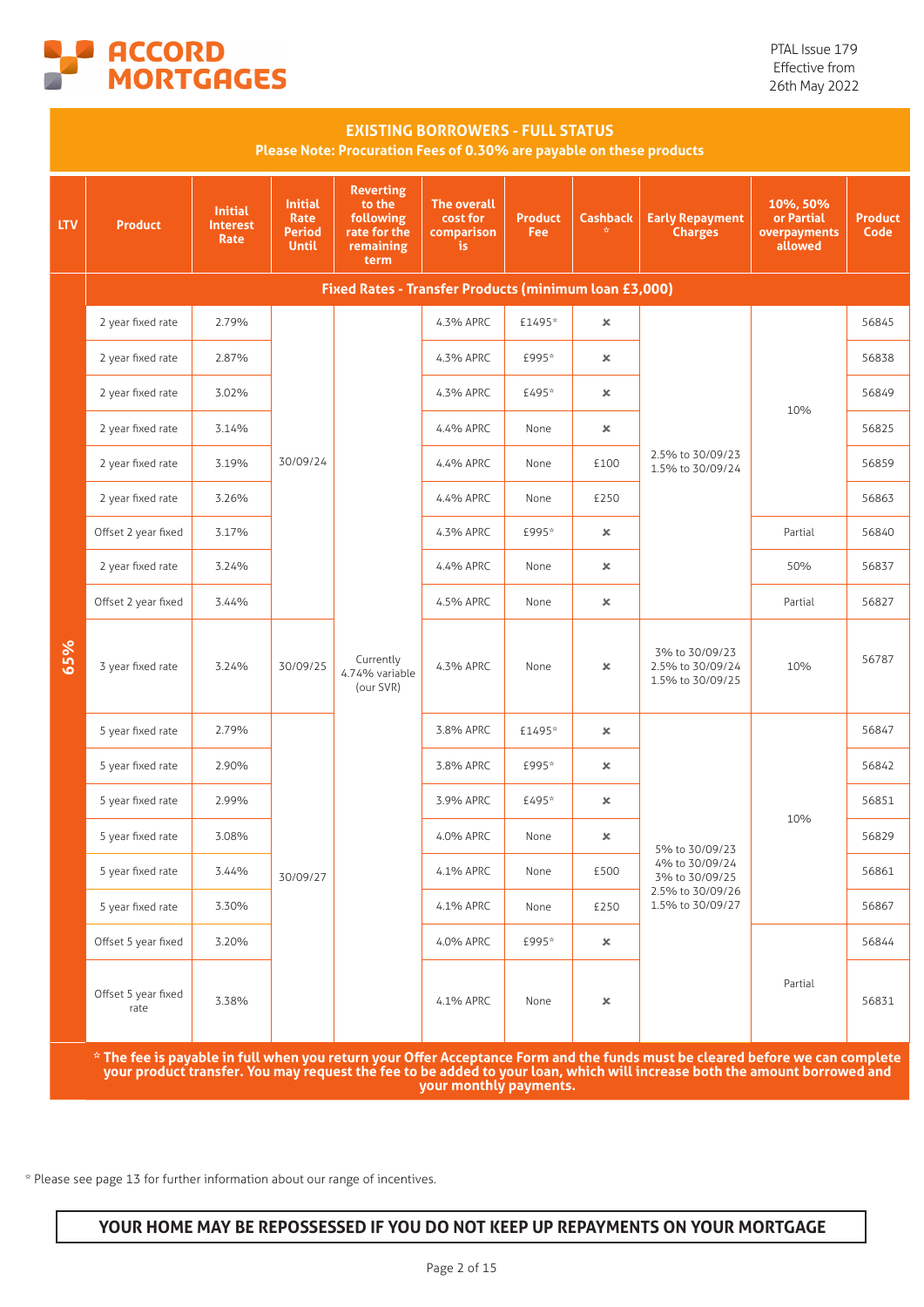

PTAL Issue 179 Effective from 26th May 2022

|            | <b>EXISTING BORROWERS - FULL STATUS</b><br>Please Note: Procuration Fees of 0.30% are payable on these products |                                                  |                                                         |                                                                        |                                             |                              |                      |                                                        |                                                   |                        |  |  |  |
|------------|-----------------------------------------------------------------------------------------------------------------|--------------------------------------------------|---------------------------------------------------------|------------------------------------------------------------------------|---------------------------------------------|------------------------------|----------------------|--------------------------------------------------------|---------------------------------------------------|------------------------|--|--|--|
| <b>LTV</b> | <b>Product</b>                                                                                                  | <b>Initial</b><br><b>Interest</b><br><b>Rate</b> | <b>Initial</b><br>Rate<br><b>Period</b><br><b>Until</b> | <b>Reverting to</b><br>the following<br>rate for the<br>remaining term | The overall<br>cost for<br>comparison<br>is | <b>Product</b><br><b>Fee</b> | <b>Cashback</b><br>女 | <b>Early Repayment</b><br><b>Charges</b>               | 10%, 50%<br>or Partial<br>overpayments<br>allowed | <b>Product</b><br>Code |  |  |  |
|            |                                                                                                                 |                                                  |                                                         | Fixed Rates - Transfer Products (minimum loan £3,000)                  |                                             |                              |                      |                                                        |                                                   |                        |  |  |  |
|            | 2 year fixed rate                                                                                               | 2.84%                                            |                                                         |                                                                        | 4.3% APRC                                   | £1495*                       | $\pmb{\times}$       |                                                        |                                                   | 56846                  |  |  |  |
|            | 2 year fixed rate                                                                                               | 2.93%                                            |                                                         |                                                                        | 4.3% APRC                                   | £995*                        | $\pmb{\times}$       |                                                        |                                                   | 56839                  |  |  |  |
|            | 2 year fixed rate                                                                                               | 3.06%                                            |                                                         |                                                                        | 4.3% APRC                                   | £495*                        | $\pmb{\times}$       |                                                        | 10%                                               | 56850                  |  |  |  |
|            | 2 year fixed rate                                                                                               | 3.19%                                            |                                                         |                                                                        | 4.4% APRC                                   | None                         | $\pmb{\times}$       | 2.5% to 30/09/23                                       |                                                   | 56826                  |  |  |  |
|            | 2 year fixed rate                                                                                               | 3.24%                                            | 30/09/24                                                |                                                                        | 4.4% APRC                                   | None                         | £100                 | 1.5% to 30/09/24                                       |                                                   | 56860                  |  |  |  |
|            | 2 year fixed rate                                                                                               | 3.31%                                            |                                                         |                                                                        | 4.4% APRC                                   | None                         | £250                 |                                                        |                                                   | 56864                  |  |  |  |
|            | Offset 2 year fixed                                                                                             | 3.23%                                            |                                                         |                                                                        | 4.4% APRC                                   | £995*                        | $\pmb{\times}$       |                                                        | Partial                                           | 56841                  |  |  |  |
|            | Offset 2 year fixed                                                                                             | 3.49%                                            |                                                         |                                                                        | 4.5% APRC                                   | None                         | $\pmb{\times}$       |                                                        | Partial                                           | 56828                  |  |  |  |
| 75%        | 3 year fixed rate                                                                                               | 3.29%                                            | 30/09/25                                                | Currently<br>4.74% variable<br>(our SVR)                               | 4.3% APRC                                   | None                         | $\pmb{\times}$       | 3% to 30/09/23<br>2.5% to 30/09/24<br>1.5% to 30/09/25 |                                                   | 56788                  |  |  |  |
|            | 5 year fixed rate                                                                                               | 2.94%                                            |                                                         |                                                                        | 3.8% APRC                                   | £1495*                       | $\pmb{\times}$       |                                                        |                                                   | 56848                  |  |  |  |
|            | 5 year fixed rate                                                                                               | 3.05%                                            |                                                         |                                                                        | 3.9% APRC                                   | £995*                        | $\pmb{\times}$       |                                                        | 10%                                               | 56843                  |  |  |  |
|            | 5 year fixed rate                                                                                               | 3.14%                                            |                                                         |                                                                        | 4.0% APRC                                   | £495*                        | $\pmb{\times}$       | 5% to 30/09/23                                         |                                                   | 56852                  |  |  |  |
|            | 5 year fixed rate                                                                                               | 3.24%                                            | 30/09/27                                                |                                                                        | 4.0% APRC                                   | None                         | $\pmb{\times}$       | 4% to 30/09/24<br>3% to 30/09/25                       |                                                   | 56830                  |  |  |  |
|            | 5 year fixed rate                                                                                               | 3.50%                                            |                                                         |                                                                        | 4.2% APRC                                   | None                         | £500                 | 2.5% to 30/09/26<br>1.5% to 30/09/27                   |                                                   | 56862                  |  |  |  |
|            | 5 year fixed rate                                                                                               | 3.36%                                            |                                                         |                                                                        | 4.1% APRC                                   | None                         | £250                 |                                                        |                                                   | 56868                  |  |  |  |
|            | Offset 5 year fixed<br>rate                                                                                     | 3.54%                                            |                                                         |                                                                        | 4.2% APRC                                   | None                         | $\pmb{\times}$       |                                                        | Partial                                           | 56832                  |  |  |  |

**\* The fee is payable in full when you return your Offer Acceptance Form and the funds must be cleared before we can complete your product transfer. You may request the fee to be added to your loan, which will increase both the amount borrowed and your monthly payments.**

\* Please see page 13 for further information about our range of incentives.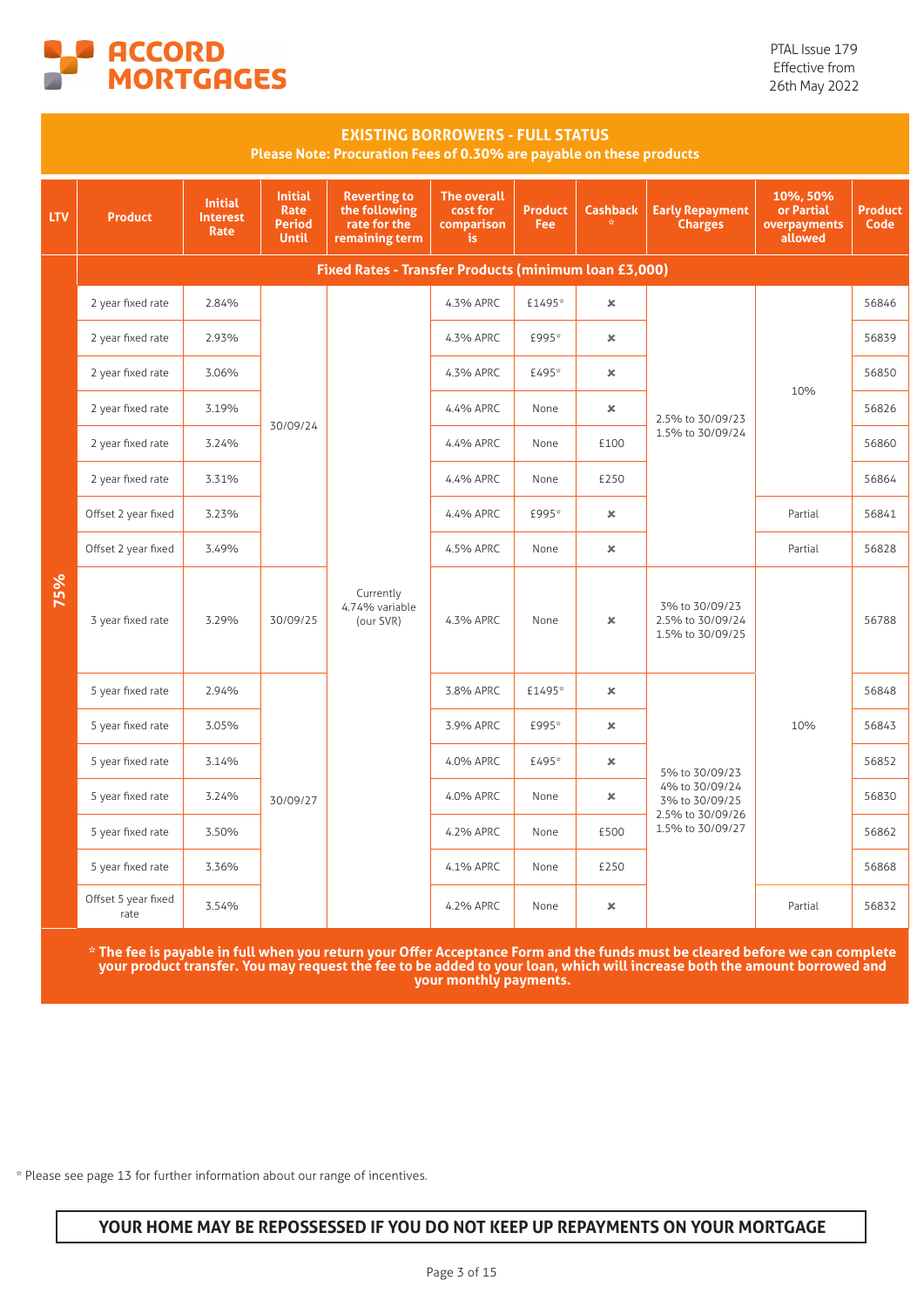

#### **EXISTING BORROWERS - FULL STATUS**

#### **Please Note: Procuration Fees of 0.30% are payable on these products**

| <b>LTV</b> | <b>Product</b>                                                                                                                                                                                                                                                                      | <b>Initial</b><br><b>Interest</b><br>Rate                                          | <b>Initial</b><br>Rate<br>Period<br><b>Until</b> | <b>Reverting to the</b><br>following rate for<br>the remaining term | <b>The overall</b><br>cost for<br>comparison<br>is. | <b>Product</b><br>Fee: | <b>Cashback</b> | <b>Early Repayment</b><br><b>Charges</b> | 10%, 50%<br>or Partial<br>overpayments<br>allowed | <b>Product</b><br>Code |  |
|------------|-------------------------------------------------------------------------------------------------------------------------------------------------------------------------------------------------------------------------------------------------------------------------------------|------------------------------------------------------------------------------------|--------------------------------------------------|---------------------------------------------------------------------|-----------------------------------------------------|------------------------|-----------------|------------------------------------------|---------------------------------------------------|------------------------|--|
|            |                                                                                                                                                                                                                                                                                     | Discounted SVR Products (collared at 0%) - Transfer Products (minimum loan £3,000) |                                                  |                                                                     |                                                     |                        |                 |                                          |                                                   |                        |  |
| 65%        | 2 year discounted SVR                                                                                                                                                                                                                                                               | 1.99%<br>(Accord's SVR<br>$-2.75%$                                                 | 30/09/24                                         | Currently<br>4.74% variable<br>(our SVR)                            | 4.2% APRC                                           | None                   | $\mathbf x$     | 1% to 30/09/24                           | 10%                                               | 56790                  |  |
| 75%        | 2 year discounted SVR                                                                                                                                                                                                                                                               | 2.05%<br>(Accord's SVR<br>$-2.69%$                                                 | 30/09/24                                         | Currently<br>4.74% variable<br>(our SVR)                            | 4.2% APRC                                           | None                   | $\times$        | 1% to 30/09/24                           | 10%                                               | 56791                  |  |
|            | * The fee is payable in full when you return your Offer Acceptance Form and the funds must be cleared before we can complete<br>your product transfer. You may request the fee to be added to your loan, which will increase both the amount borrowed and your<br>monthly payments. |                                                                                    |                                                  |                                                                     |                                                     |                        |                 |                                          |                                                   |                        |  |

\* Please see page 13 for further information about our range of incentives.

A Discounted SVR Product is a type of variable rate mortgage that follows our Standard Variable Rate (SVR) at a specified 'discount' for a specific period of time. Our SVR can be increased or decreased at any time which may affect the interest rate on your mortgage and either increase or decrease your monthly payments the next time your payments are recalculated. The SVR is set by us and is independent to the Bank of England Base Rate. Any changes in SVR will not necessarily be linked to any change in the Bank of England Base rate.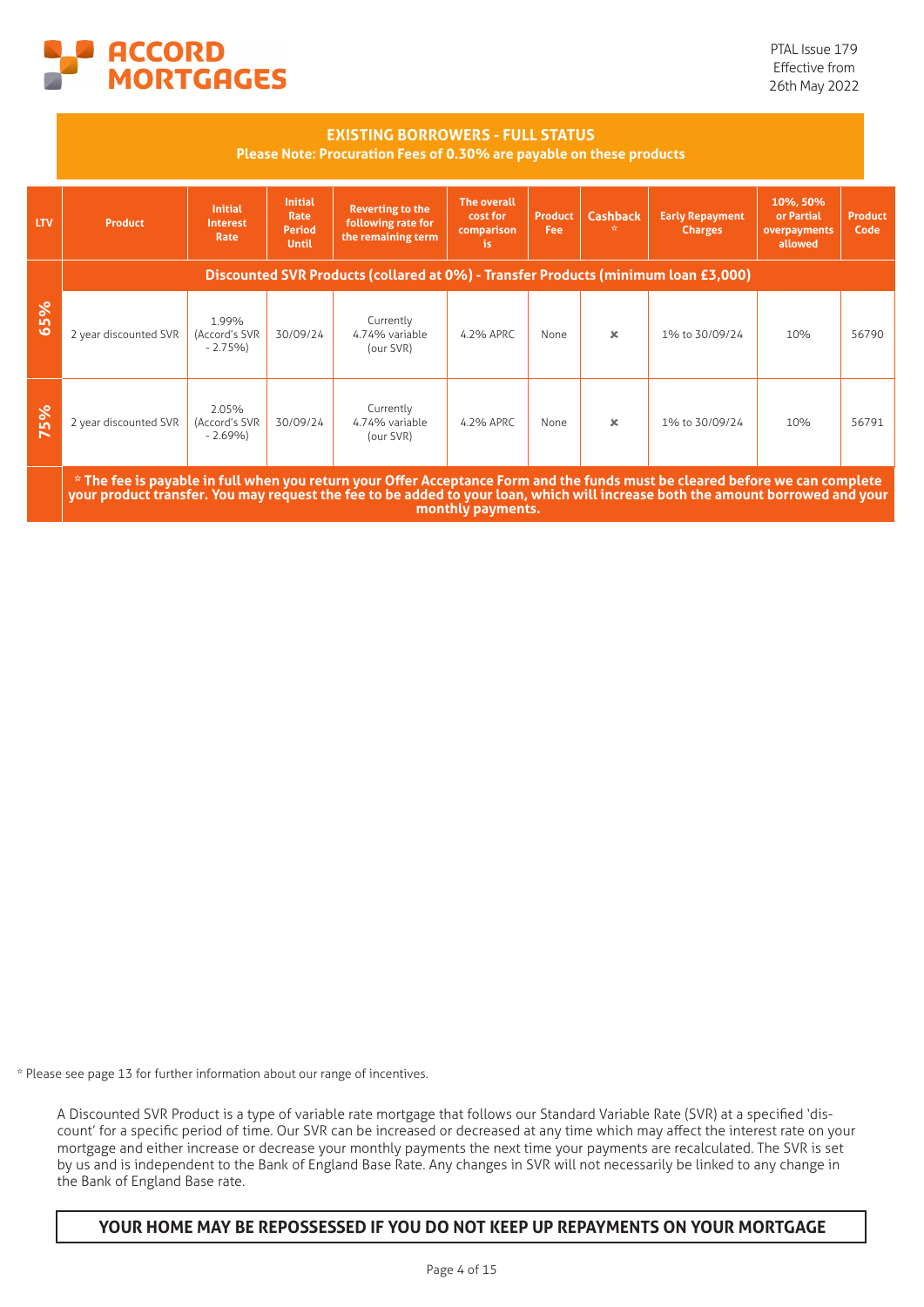

|            |                     |                                                  |                                                                | Please Note: Procuration Fees of 0.30% are payable on these products      | <b>EXISTING BORROWERS - FULL STATUS</b>             |                              |                      |                                                        |                                                   |                        |
|------------|---------------------|--------------------------------------------------|----------------------------------------------------------------|---------------------------------------------------------------------------|-----------------------------------------------------|------------------------------|----------------------|--------------------------------------------------------|---------------------------------------------------|------------------------|
| <b>LTV</b> | <b>Product</b>      | <b>Initial</b><br><b>Interest</b><br><b>Rate</b> | <b>Initial</b><br><b>Rate</b><br><b>Period</b><br><b>Until</b> | <b>Reverting to</b><br>the following<br>rate for the<br>remaining<br>term | <b>The overall</b><br>cost for<br>comparison<br>is. | <b>Product</b><br><b>Fee</b> | <b>Cashback</b><br>蚕 | <b>Early Repayment</b><br><b>Charges</b>               | 10%, 50%<br>or Partial<br>overpayments<br>allowed | <b>Product</b><br>Code |
|            |                     |                                                  |                                                                | Fixed Rates - Transfer Products (minimum loan £3,000)                     |                                                     |                              |                      |                                                        |                                                   |                        |
|            | 2 year fixed rate   | 2.88%                                            |                                                                |                                                                           | 4.3% APRC                                           | £1495*                       | $\pmb{\times}$       |                                                        | 10%                                               | 56818                  |
|            | 2 year fixed rate   | 2.95%                                            |                                                                |                                                                           | 4.3% APRC                                           | £995*                        | $\pmb{\times}$       |                                                        |                                                   | 56817                  |
|            | 2 year fixed rate   | 3.16%                                            |                                                                |                                                                           | 4.4% APRC                                           | £495*                        | $\infty$             | 2.5% to 30/09/23<br>1.5% to 30/09/24                   |                                                   | 56822                  |
|            | 2 year fixed rate   | 3.25%                                            | 30/09/24<br>30/09/25                                           |                                                                           | 4.4% APRC                                           | None                         | $\mathbf x$          |                                                        |                                                   | 56858                  |
|            | 2 year fixed rate   | 3.37%                                            |                                                                |                                                                           | 4.5% APRC                                           | None                         | £250                 |                                                        |                                                   | 56866                  |
|            | Offset 2 year fixed | 3.55%                                            |                                                                |                                                                           | 4.5% APRC                                           | None                         | $\pmb{\times}$       |                                                        | Partial                                           | 56813                  |
| 80%        | 3 year fixed rate   | 3.34%                                            |                                                                | Currently<br>4.74% variable<br>(our SVR)                                  | 4.3% APRC                                           | None                         | $\pmb{\times}$       | 3% to 30/09/23<br>2.5% to 30/09/24<br>1.5% to 30/09/25 |                                                   | 56815                  |
|            | 5 year fixed rate   | 3.09%                                            |                                                                |                                                                           | 3.9% APRC                                           | £1495*                       | $\pmb{\times}$       |                                                        |                                                   | 56819                  |
|            | 5 year fixed rate   | 3.19%                                            |                                                                |                                                                           | 4.0% APRC                                           | £995*                        | $\mathbf x$          |                                                        | 10%                                               | 56820                  |
|            | 5 year fixed rate   | 3.35%                                            | 30/09/27                                                       |                                                                           | 4.1% APRC                                           | £495*                        | $\pmb{\times}$       | 5% to 30/09/23<br>4% to 30/09/24<br>3% to 30/09/25     |                                                   | 56821                  |
|            | 5 year fixed rate   | 3.45%                                            |                                                                |                                                                           | 4.1% APRC                                           | None                         | $\pmb{\times}$       | 2.5% to 30/09/26<br>1.5% to 30/09/27                   |                                                   | 56814                  |
|            | 5 year fixed rate   | 3.57%                                            |                                                                |                                                                           | 4.2% APRC                                           | None                         | £250                 |                                                        |                                                   | 56869                  |
|            |                     |                                                  |                                                                |                                                                           |                                                     |                              |                      |                                                        |                                                   |                        |

\* Please see page 13 for further information about our range of incentives.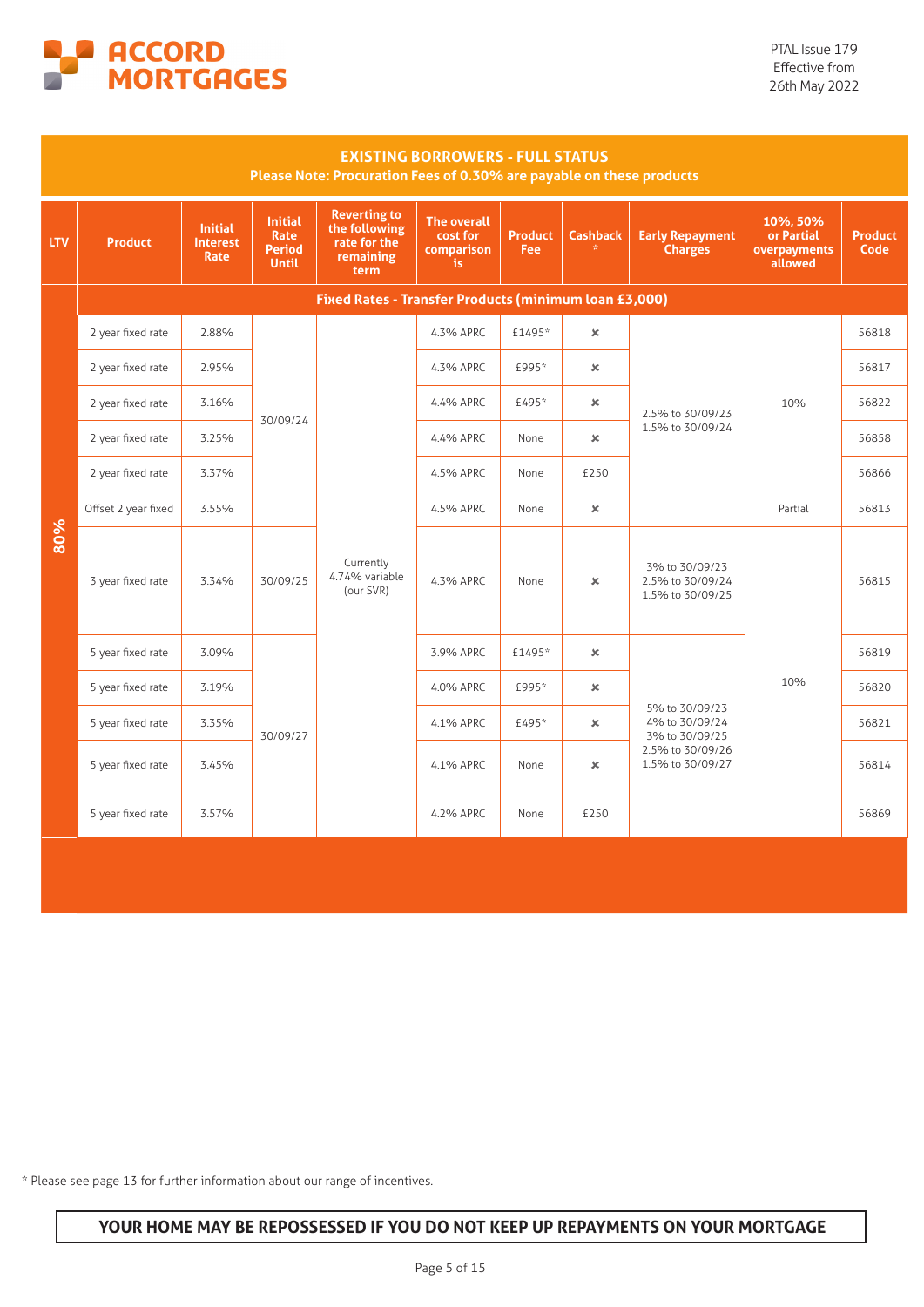

PTAL Issue 179 Effective from 26th May 2022

|            | <b>EXISTING BORROWERS - FULL STATUS</b><br>Please Note: Procuration Fees of 0.30% are payable on these products |                                    |                                                                |                                                                           |                                                       |                       |                       |                                                                                            |                                                   |                        |  |
|------------|-----------------------------------------------------------------------------------------------------------------|------------------------------------|----------------------------------------------------------------|---------------------------------------------------------------------------|-------------------------------------------------------|-----------------------|-----------------------|--------------------------------------------------------------------------------------------|---------------------------------------------------|------------------------|--|
| <b>LTV</b> | <b>Product</b>                                                                                                  | <b>Initial</b><br>Interest<br>Rate | <b>Initial</b><br><b>Rate</b><br><b>Period</b><br><b>Until</b> | <b>Reverting to</b><br>the following<br>rate for the<br>remaining<br>term | The overall<br>cost for<br>comparison<br>is.          | <b>Product</b><br>Fee | <b>Cashback</b>       | <b>Early Repayment</b><br><b>Charges</b>                                                   | 10%, 50%<br>or Partial<br>overpayments<br>allowed | <b>Product</b><br>Code |  |
|            |                                                                                                                 |                                    |                                                                |                                                                           | Fixed Rates - Transfer Products (minimum loan £3,000) |                       |                       |                                                                                            |                                                   |                        |  |
|            | 2 year fixed rate                                                                                               | 3.02%                              |                                                                |                                                                           | 4.3% APRC                                             | £1495*                | $\pmb{\times}$        |                                                                                            |                                                   | 56799                  |  |
|            | 2 year fixed rate                                                                                               | 3.10%                              |                                                                |                                                                           | 4.3% APRC                                             | £995*                 | $\boldsymbol{\times}$ |                                                                                            |                                                   | 56798                  |  |
|            | 2 year fixed rate                                                                                               | 3.35%                              | 30/09/24                                                       |                                                                           | 4.4% APRC                                             | £495*                 | $\pmb{\times}$        | 2.5% to 30/09/23                                                                           | 10%                                               | 56807                  |  |
|            | 2 year fixed rate                                                                                               | 3.42%                              |                                                                |                                                                           | 4.5% APRC                                             | None                  | $\boldsymbol{\times}$ | 1.5% to 30/09/24                                                                           |                                                   | 56857                  |  |
|            | 2 year fixed rate                                                                                               | 3.54%                              |                                                                |                                                                           | 4.5% APRC                                             | None                  | £250                  |                                                                                            |                                                   | 56865                  |  |
|            | Offset 2 year fixed                                                                                             | 3.72%                              |                                                                |                                                                           | 4.5% APRC                                             | None                  | $\pmb{\times}$        |                                                                                            | Partial                                           | 56793                  |  |
| 85%        | 3 year fixed rate                                                                                               | 3.39%                              | 30/09/25                                                       |                                                                           | 4.3% APRC                                             | None                  | $\pmb{\times}$        | 3% to 30/09/23<br>2.5% to 30/09/24<br>1.5% to 30/09/25                                     | 10%                                               | 56796                  |  |
|            | 5 year fixed rate                                                                                               | 3.14%                              |                                                                |                                                                           | 3.9% APRC                                             | £1495*                | $\boldsymbol{\times}$ | 5% to 30/09/23<br>4% to 30/09/24<br>3% to 30/09/25<br>2.5% to 30/09/26<br>1.5% to 30/09/27 | 10%                                               | 56800                  |  |
|            | 5 year fixed rate                                                                                               | 3.24%                              | 30/09/27                                                       |                                                                           | 4.0% APRC                                             | £995*                 | $\boldsymbol{\times}$ |                                                                                            |                                                   | 56801                  |  |
|            | 5 year fixed rate                                                                                               | 3.39%                              |                                                                |                                                                           | 4.1% APRC                                             | £495*                 | $\boldsymbol{\times}$ |                                                                                            |                                                   | 56805                  |  |
|            | 5 year fixed rate                                                                                               | 3.51%                              |                                                                |                                                                           | 4.2% APRC                                             | None                  | $\boldsymbol{\times}$ |                                                                                            |                                                   | 56794                  |  |
|            | 5 year fixed rate                                                                                               | 3.63%                              |                                                                |                                                                           | 4.2% APRC                                             | None                  | £250                  |                                                                                            |                                                   | 56870                  |  |
|            | 2 year fixed rate                                                                                               | 3.10%                              |                                                                | 4.3% APRC<br>£1495*<br>$\boldsymbol{\times}$                              |                                                       |                       | 56804                 |                                                                                            |                                                   |                        |  |
|            | 2 year fixed rate                                                                                               | 3.15%                              | 30/09/24                                                       | Currently                                                                 | 4.4% APRC                                             | £995*                 | $\pmb{\times}$        | 2.5% to 30/09/23                                                                           | 10%                                               | 56803                  |  |
|            | 2 year fixed rate                                                                                               | 3.37%                              |                                                                | 4.74% variable<br>(our SVR)                                               | 4.4% APRC                                             | £495*                 | $\boldsymbol{\times}$ | 1.5% to 30/09/24                                                                           |                                                   | 56808                  |  |
| 90%        | 2 year fixed rate                                                                                               | 3.45%                              |                                                                |                                                                           | 4.5% APRC                                             | None                  | $\pmb{\times}$        |                                                                                            |                                                   | 56792                  |  |
|            | 5 year fixed rate                                                                                               | 3.54%                              |                                                                |                                                                           | 4.2% APRC                                             | £495*                 | $\pmb{\times}$        | 5% to 30/09/23<br>4% to 30/09/24                                                           |                                                   | 56806                  |  |
|            | 5 year fixed rate                                                                                               | 3.35%.                             | 30/09/27                                                       |                                                                           | 4.0% APRC                                             | £995*                 | $\boldsymbol{\times}$ | 3% to 30/09/25<br>2.5% to 30/09/26                                                         | 10%                                               | 56802                  |  |
|            | 5 year fixed rate                                                                                               | 3.69%                              |                                                                |                                                                           | 4.3% APRC                                             | None                  | $\pmb{\times}$        | 1.5% to 30/09/27                                                                           |                                                   | 56795                  |  |
|            | 2 year fixed rate                                                                                               | 3.71%                              | 30/09/24                                                       |                                                                           | 4.5% APRC                                             | £995*                 | $\pmb{\times}$        | 2.5% to 30/09/23                                                                           |                                                   | 56811                  |  |
|            | 2 year fixed rate                                                                                               | 3.94%                              |                                                                |                                                                           | 4.6% APRC                                             | None                  | $\pmb{\times}$        | 1.5% to 30/09/24                                                                           |                                                   | 56810                  |  |
| 95%        | 3 year fixed rate                                                                                               | 3.95%                              | 30/09/25                                                       |                                                                           | 4.5% APRC                                             | None                  | $\pmb{\times}$        | 3% to 30/09/23<br>2.5% to 30/09/24                                                         | 10%                                               | 56809                  |  |
|            | 5 year fixed rate                                                                                               | 3.95%                              | 30/09/27                                                       |                                                                           | 4.4% APRC                                             | None                  | $\pmb{\times}$        | 5% to 30/09/23<br>4% to 30/09/24<br>3% to 30/09/25<br>2.5% to 30/09/26<br>1.5% to 30/09/27 |                                                   | 56812                  |  |
| 100%       | 2 year fixed rate                                                                                               | 4.59%                              | 30/09/24                                                       |                                                                           | 4.7% APRC                                             | None                  | $\pmb{\times}$        | 2.5% to 30/09/23<br>1.5% to 30/09/24                                                       | 10%                                               | 56897                  |  |
| 100%       | 2 year fixed rate                                                                                               | 4.69%                              | 30/09/24                                                       |                                                                           | 4.7% APRC                                             | None                  | $\pmb{\times}$        | 2.5% to 30/09/23<br>1.5% to 30/09/24                                                       | 10%                                               | 56786                  |  |

**\* The fee is payable in full when you return your Offer Acceptance Form and the funds must be cleared before we can complete your product transfer. You may request the fee to be added to your loan, which will increase both the amount borrowed and your monthly payments.**

\* Please see page 13 for further information about our range of incentives.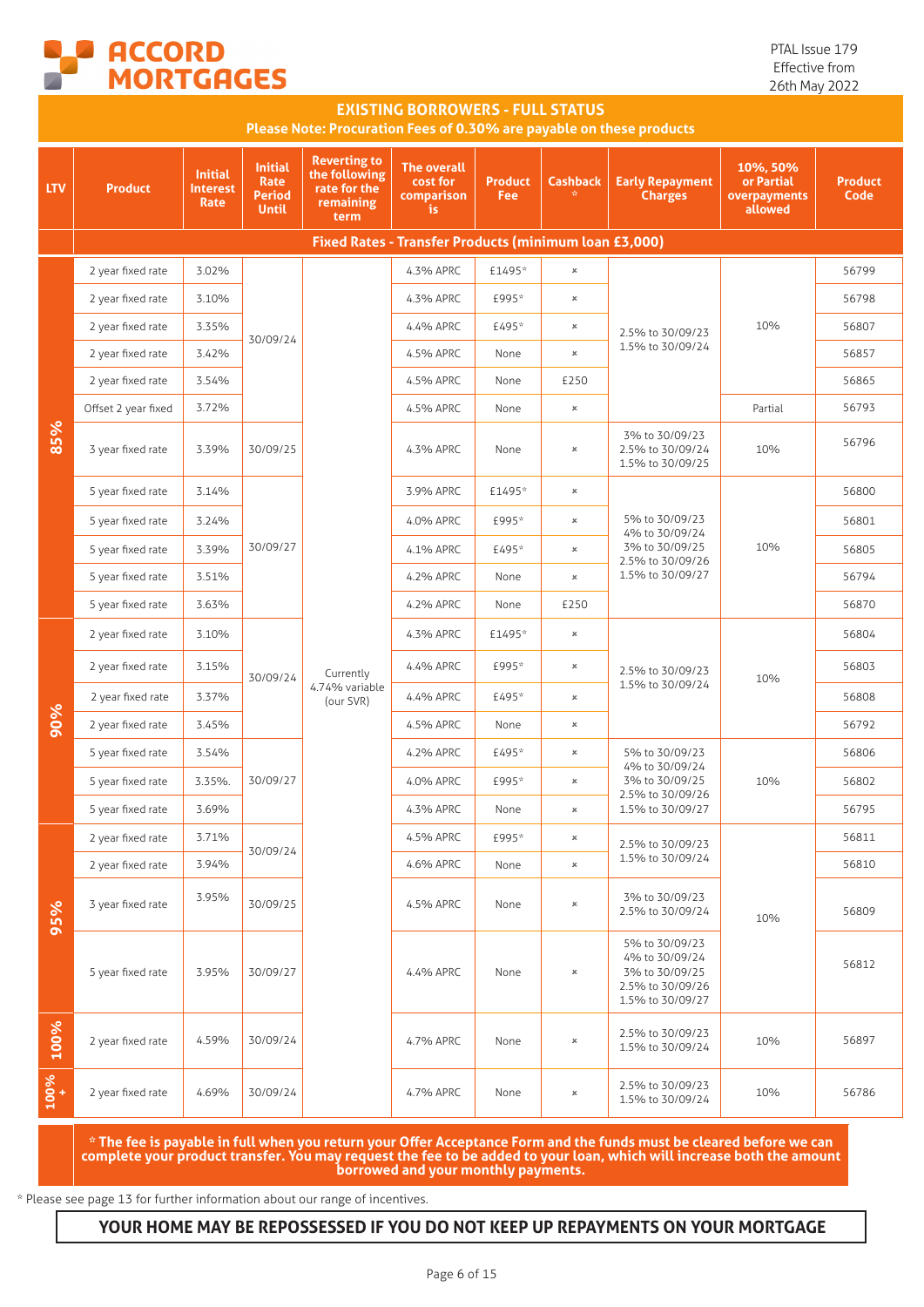

PTAL Issue 179 Effective from 26th May 2022

|            |                          |                                           |                                                         | <b>EXISTING BORROWER TRANSFERS - SELF CERTIFICATION</b><br>Please Note: Procuration Fees of 0.30% are payable on these products |                                                     |                    |                       |                                                                                            |                                           |                        |
|------------|--------------------------|-------------------------------------------|---------------------------------------------------------|---------------------------------------------------------------------------------------------------------------------------------|-----------------------------------------------------|--------------------|-----------------------|--------------------------------------------------------------------------------------------|-------------------------------------------|------------------------|
| <b>LTV</b> | <b>Product</b>           | <b>Initial</b><br><b>Interest</b><br>Rate | <b>Initial</b><br>Rate<br><b>Period</b><br><b>Until</b> | <b>Reverting to</b><br>the following<br>rate for the<br>remaining<br>term                                                       | <b>The overall</b><br>cost for<br>comparison<br>is. | <b>Product Fee</b> | Cashback <sup>*</sup> | <b>Early Repayment</b><br><b>Charges</b>                                                   | 10% or Partial<br>overpayments<br>allowed | <b>Product</b><br>Code |
|            |                          |                                           |                                                         | Fixed Rates - Transfer Products (minimum loan £3,000)                                                                           |                                                     |                    |                       |                                                                                            |                                           |                        |
|            | 2 year fixed rate        | 3.64%                                     | 30/09/24                                                |                                                                                                                                 | 4.5% APRC                                           |                    | ×                     | 2.5% to 30/09/23                                                                           | 10%                                       | 56833                  |
| 65%        | Offset 2 year fixed rate | 3.94%                                     |                                                         |                                                                                                                                 | 4.6% APRC                                           |                    | ×                     | 1.5% to 30/09/24                                                                           | Partial                                   | 56835                  |
|            | 5 year fixed rate        | 3.58%                                     |                                                         |                                                                                                                                 | 4.2% APRC                                           |                    | $\pmb{\times}$        | 5% to 30/09/23<br>4% to 30/09/24                                                           | 10%                                       | 56853                  |
|            | Offset 5 year fixed rate | 3.88%                                     | 30/09/27                                                |                                                                                                                                 | 4.3% APRC                                           |                    | ×                     | 3% to 30/09/25<br>2.5% to 30/09/26<br>1.5% to 30/09/27                                     | Partial                                   | 56855                  |
|            | 2 year fixed rate        | 3.69%                                     |                                                         |                                                                                                                                 | 4.5% APRC                                           |                    | ×                     | 2.5% to 30/09/23                                                                           | 10%                                       | 56834                  |
|            | Offset 2 year fixed rate | 3.99%                                     | 30/09/24                                                |                                                                                                                                 | 4.6% APRC                                           |                    | ×                     | 1.5% to 30/09/24                                                                           | Partial                                   | 56836                  |
| 75%        | 5 year fixed rate        | 3.74%                                     |                                                         |                                                                                                                                 | 4.3% APRC                                           |                    | ×                     | 5% to 30/09/23<br>4% to 30/09/24<br>3% to 30/09/25                                         | 10%                                       | 56854                  |
|            | Offset 5 year fixed rate | 4.04%                                     | 30/09/27                                                | Currently                                                                                                                       | 4.4% APRC                                           |                    | ×                     | 2.5% to 30/09/26<br>1.5% to 30/09/27                                                       | Partial                                   | 56856                  |
|            | 2 year fixed rate        | 3.75%                                     | 30/09/24                                                | 4.74% vari-<br>able<br>(our SVR)                                                                                                | 4.5% APRC                                           | None               | ×                     | 2.5% to 30/09/23<br>1.5% to 30/09/24                                                       | 10%                                       | 56816                  |
| 80%        | 5 year fixed rate        | 3.95%                                     | 30/09/27                                                |                                                                                                                                 | 4.4% APRC                                           |                    | ×                     | 5% to 30/09/23<br>4% to 30/09/24<br>3% to 30/09/25<br>2.5% to 30/09/26<br>1.5% to 30/09/27 | 10%                                       | 56824                  |
|            | 2 year fixed rate        | 3.92%                                     | 30/09/24                                                |                                                                                                                                 | 4.6% APRC                                           |                    | ×                     | 2.5% to 30/09/23<br>1.5% to 30/09/24                                                       | 10%                                       | 56797                  |
| 85%        | 5 year fixed rate        | 4.01%                                     | 30/09/27                                                |                                                                                                                                 | 4.4% APRC                                           |                    | ×                     | 5% to 30/09/23<br>4% to 30/09/24<br>3% to 30/09/25<br>2.5% to 30/09/26<br>1.5% to 30/09/27 | 10%                                       | 56823                  |
| 120%       | 2 year fixed rate        | 4.99%                                     | 30/09/24                                                |                                                                                                                                 | 4.8% APRC                                           |                    | ×                     | 2.5% to 30/09/23<br>1.5% to 30/09/24                                                       | 10%                                       | 56789                  |

\* Please see page 13 for further information about our range of incentives.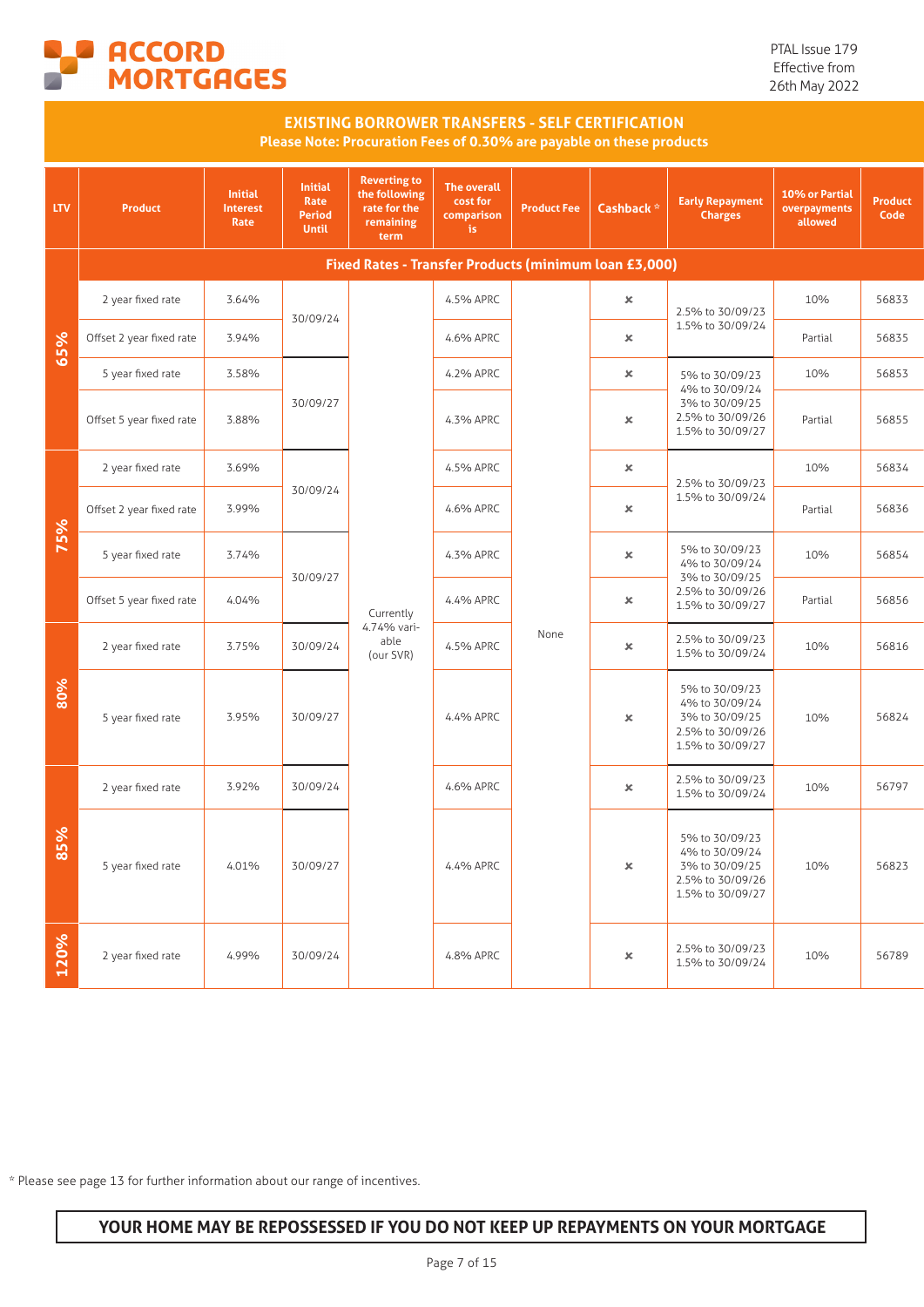

|            |                          |                                           |                                                      | <b>EXISTING BORROWERS - PORTABILITY TOP UP</b><br>Please Note: Procuration Fees of 0.30% are payable on these products |                                                 |                       |                                          |                                           |                             |
|------------|--------------------------|-------------------------------------------|------------------------------------------------------|------------------------------------------------------------------------------------------------------------------------|-------------------------------------------------|-----------------------|------------------------------------------|-------------------------------------------|-----------------------------|
| <b>LTV</b> | <b>Product</b>           | <b>Initial</b><br><b>Interest</b><br>Rate | <b>Initial Rate</b><br><b>Period</b><br><b>Until</b> | <b>Reverting to the</b><br>following rate for<br>the remaining term                                                    | <b>The overall</b><br>cost for<br>comparison is | <b>Product</b><br>Fee | <b>Early Repayment</b><br><b>Charges</b> | 10% or Partial<br>overpayments<br>allowed | Prod-<br><b>uct</b><br>Code |
|            |                          |                                           |                                                      | Fixed Rates (minimum loan £3,000)                                                                                      |                                                 |                       |                                          |                                           |                             |
| 75%        | 2 year fixed rate        | 3.85%                                     |                                                      |                                                                                                                        | 4.3%APRC                                        |                       |                                          | 10%                                       | 56699                       |
|            | Offset 2 year fixed rate | 4.15%                                     |                                                      |                                                                                                                        | 4.4%APRC                                        |                       |                                          | Partial                                   | 56700                       |
| 85%        | 2 year fixed rate        | 3.99%                                     |                                                      |                                                                                                                        | 4.3%APRC                                        |                       |                                          | 10%                                       | 56712                       |
|            | Offset 2 year fixed rate | 4.29%                                     |                                                      | SVR (4.74%)<br>minus 0.99% until                                                                                       | 4.4%APRC                                        |                       | 2.5% to<br>30/09/2023                    | Partial                                   | 56713                       |
|            | 2 year fixed rate        | 4.21%                                     |                                                      | 30/09/2027<br>then 4.74% variable<br>(our SVR)                                                                         | 4.3%APRC                                        | None                  | 1.5% to<br>30/09/2024                    | 10%                                       | 56710                       |
| 90%        | Offset 2 year fixed rate | 4.51%                                     |                                                      |                                                                                                                        | 4.4%APRC                                        |                       |                                          | Partial                                   | 56711                       |
| 95%        | 2 year fixed rate        | 4.27%                                     |                                                      |                                                                                                                        | 4.4%APRC                                        |                       |                                          | 10%                                       | 56750                       |
|            | Offset 2 year fixed rate | 4.57%                                     |                                                      |                                                                                                                        | 4.4%APRC                                        |                       |                                          | Partial                                   | 56751                       |

#### **Representative Example**

Based on an assumed completion date of 30/09/22, a mortgage of £185,694 payable over 21 years, initially on our 3.37% fixed rate until 30/09/24, followed by our Standard Variable Rate currently 4.74% for the remaining 19 years, would require 24 monthly payments of £1,024.25 and 228 monthly payments of £1,443.40. The total amount payable would be £274,773.21 made up of the loan amount plus interest of £99,584.26 and a product fee of £495.00.

#### **The overall cost for comparison is 4.4% APRC.**

Note: What you will pay may vary from this and will depend on your personal circumstances.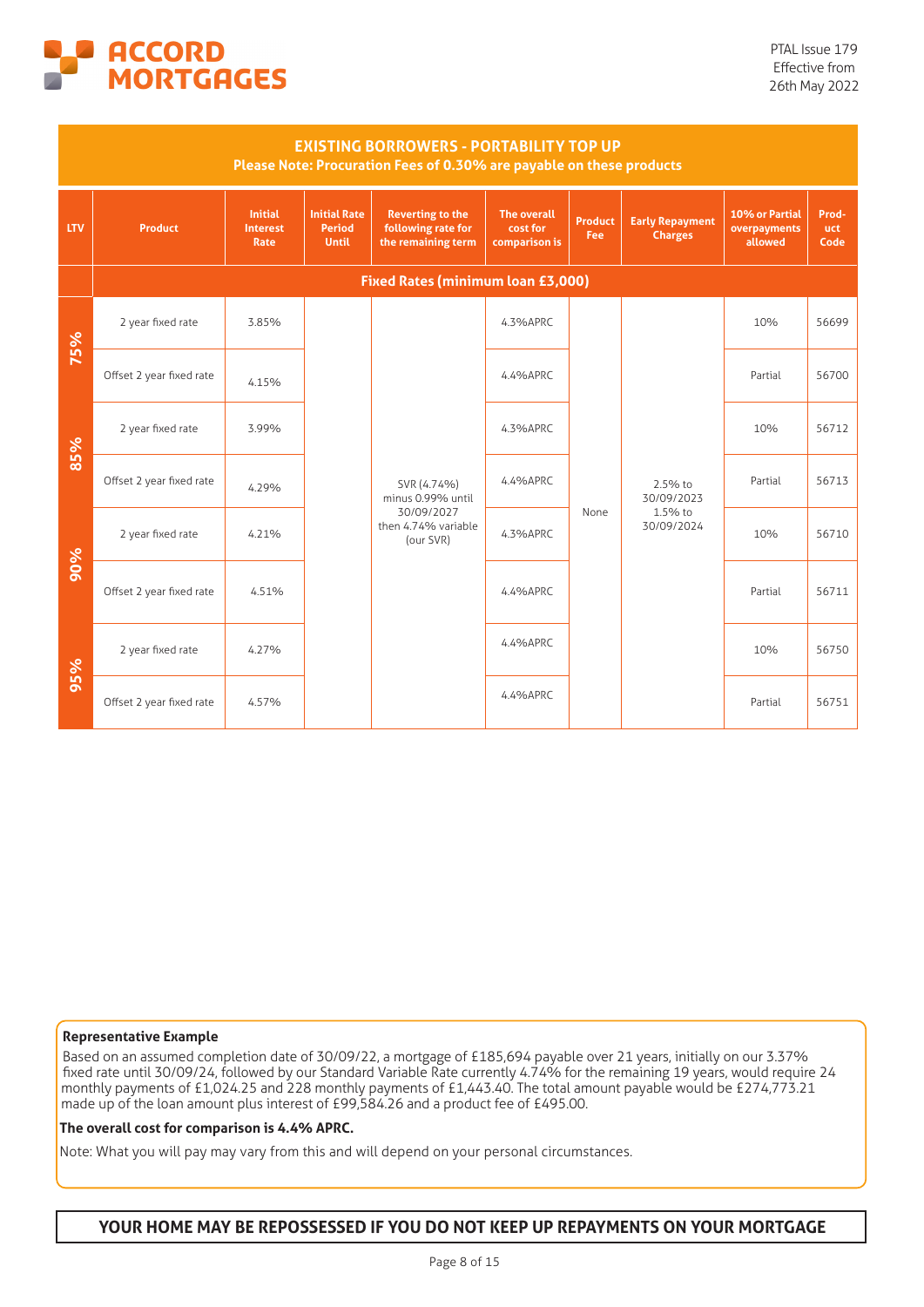

# **EXISTING BORROWERS - FULL STATUS Please Note: Procuration Fees of 0.30% are payable on these products**

**Additional Loans (minimum loan £3,000)**

**The following important notes apply to all Accord Mortgages Additional Loan products:-**

- 
- Revaluation: A revaluation fee may be charged see page 8 for details<br>• Offset products: Savings offset against the mortgage account. The full loan must be on Offset products. Unlimited overpay-<br>• Qualifying period for
- 

| <b>LTV</b> | <b>Product</b>           | <b>Initial</b><br><b>Interest</b><br><b>Rate</b> | <b>Initial</b><br><b>Rate</b><br><b>Period</b><br><b>Until</b> | <b>Reverting to</b><br>the following<br>rate for the<br>remaining term | <b>The overall</b><br>cost for<br>comparison<br>is. | <b>Product</b><br>Fee | <b>Early Repayment</b><br><b>Charges</b>               | <b>Maximum</b><br>Loan<br><b>Amount</b> | 10% or Partial<br>overpayments | <b>Product</b><br>Code |
|------------|--------------------------|--------------------------------------------------|----------------------------------------------------------------|------------------------------------------------------------------------|-----------------------------------------------------|-----------------------|--------------------------------------------------------|-----------------------------------------|--------------------------------|------------------------|
|            | 2 year fixed rate        | 3.02%                                            |                                                                |                                                                        | 4.1% APRC                                           | £295                  |                                                        |                                         | 10%                            | 56892                  |
|            | 2 year fixed rate        | 3.14%                                            | 30/09/24                                                       | SVR (4.74%)<br>minus 0.99%<br>until 30/09/27                           | 4.1% APRC                                           | None                  | 2.5% to 30/09/23<br>1.5% to 30/09/24                   |                                         |                                | 56884                  |
|            | Offset 2 year fixed rate | 3.44%                                            |                                                                | then 4.74%<br>varible (our                                             | 4.2% APRC                                           |                       |                                                        | Partial                                 | 56885                          |                        |
| 65%        | 3 year fixed rate        | 3.24%                                            | 30/09/25                                                       | SVR)                                                                   | 4.1% APRC                                           | None                  | 3% to 30/09/23<br>2.5% to 30/09/24<br>1.5% to 30/09/25 |                                         | 10%                            | 56871                  |
|            | 5 year fixed rate        | 2.99%                                            |                                                                |                                                                        | 3.9% APRC                                           | £295                  | 5% to 30/09/23                                         |                                         |                                | 56894                  |
|            | 5 year fixed rate        | 3.08%                                            | 30/09/27                                                       | Currently<br>4.74% variable<br>(our SVR)                               | 4.0% APRC                                           |                       | 4% to 30/09/24<br>3% to 30/09/25<br>2.5% to 30/09/26   |                                         | 10%<br>Partial                 | 56888                  |
|            | Offset 5 year fixed rate | 3.38%                                            |                                                                |                                                                        | 4.1% APRC                                           | None                  | 1.5% to 30/09/27                                       |                                         |                                | 56889                  |
|            | 2 year fixed rate        | 3.06%                                            |                                                                |                                                                        | 4.1% APRC                                           | £295                  | £1 million                                             | 10%                                     | 56893                          |                        |
|            | 2 year fixed rate        | 3.19%                                            | 30/09/24                                                       | SVR (4.74%)<br>minus 0.99%                                             | 4.1% APRC                                           |                       | 2.5% to 30/09/23<br>1.5% to 30/09/24                   |                                         |                                | 56886                  |
|            | Offset 2 year fixed rate | 3.49%                                            |                                                                | until 30/09/27<br>then 4.74%<br>varible (our                           | 4.2% APRC                                           | None                  |                                                        |                                         | Partial                        | 56887                  |
| 75%        | 3 year fixed rate        | 3.29%                                            | 30/09/25                                                       | SVR)                                                                   | 4.1% APRC                                           | None                  | 3% to 30/09/23<br>2.5% to 30/09/24<br>1.5% to 30/09/25 |                                         | 10%                            | 56872                  |
|            | 5 year fixed rate        | 3.14%                                            |                                                                |                                                                        | 4.0% APRC                                           | £295                  | 5% to 30/09/23                                         |                                         | 10%                            | 56895                  |
|            | 5 year fixed rate        | 3.24%                                            | 30/09/27                                                       | Currently<br>4.74% variáble                                            | 4.0% APRC                                           |                       | 4% to 30/09/24<br>3% to 30/09/25<br>2.5% to 30/09/26   |                                         |                                | 56890                  |
|            | Offset 5 year fixed rate | 3.54%                                            |                                                                | (our SVR)                                                              | 4.2% APRC                                           | None                  | 1.5% to 30/09/27                                       |                                         | Partial                        | 56891                  |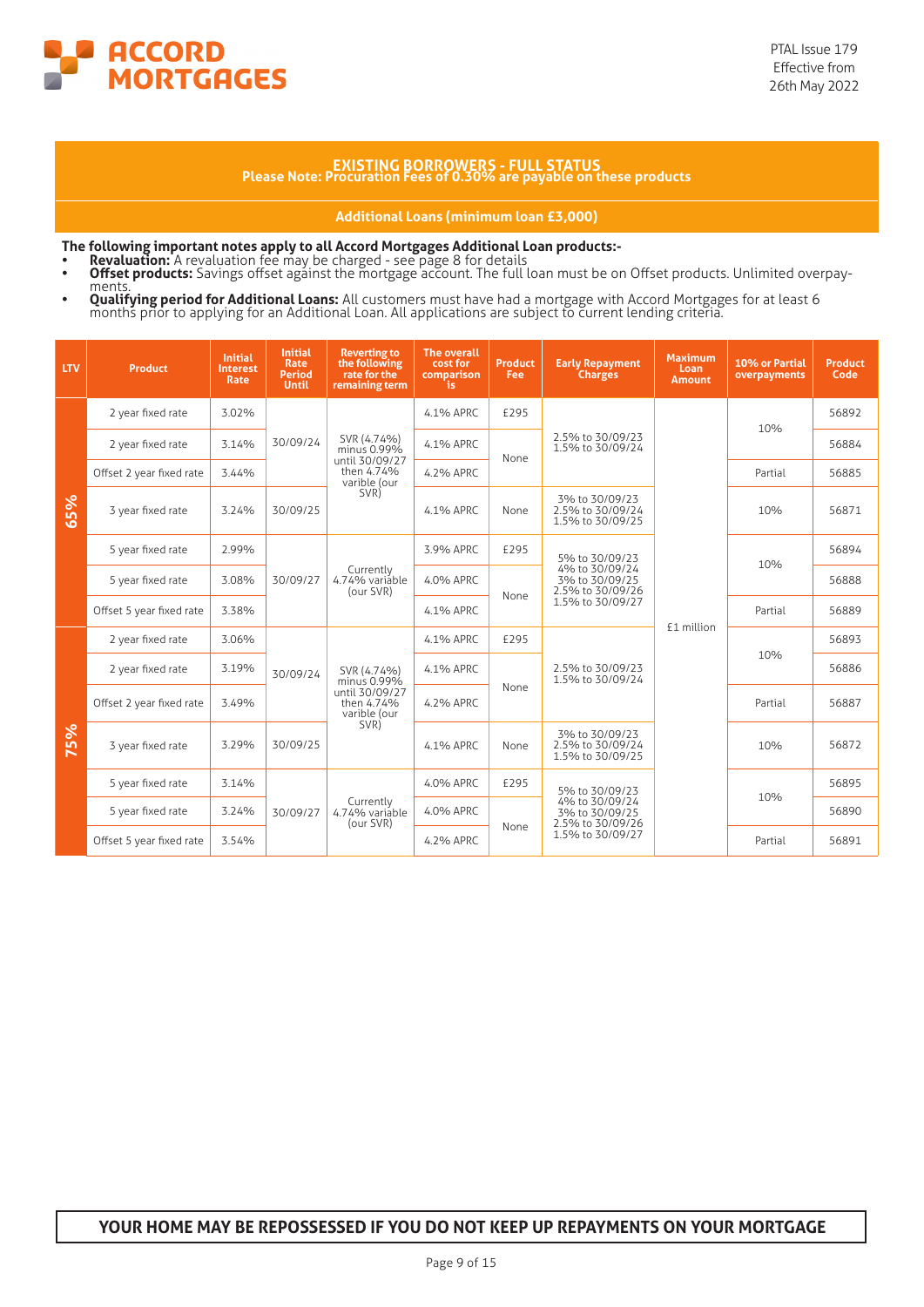

# **EXISTING BORROWERS - FULL STATUS Please Note: Procuration Fees of 0.30% are payable on these products**

#### **Additional Loans (minimum loan £3,000)**

- 
- **The following important notes apply to all Accord Mortgages Additional Loan products:-<br>• Revaluation:** A revaluation fee may be charged see page 8 for details<br>• Offset products: Savings offset against the mortgage accou
- **Qualifying period for Additional Loans:** All customers must have had a mortgage with Accord Mortgages for at least 6<br>months prior to applying for an Additional Loan. All applications are subject to current lending criteri

| <b>LTV</b> | <b>Product</b>           | <b>Initial</b><br><b>Interest</b><br><b>Rate</b> | <b>Initial</b><br>Rate<br><b>Period</b><br><b>Until</b> | <b>Reverting to</b><br>the following<br>rate for the<br>remaining term | <b>The overall</b><br>cost for<br>comparison<br>is. | <b>Product</b><br><b>Fee</b>                                 | <b>Early Repayment</b><br><b>Charges</b>             | <b>Maximum</b><br>Loan<br><b>Amount</b> | 10% or Partial<br>overpayments | <b>Product</b><br>Code |
|------------|--------------------------|--------------------------------------------------|---------------------------------------------------------|------------------------------------------------------------------------|-----------------------------------------------------|--------------------------------------------------------------|------------------------------------------------------|-----------------------------------------|--------------------------------|------------------------|
|            | 2 year fixed rate        | 3.16%                                            |                                                         | SVR (4.74%)<br>minus 0.99%                                             | 4.1% APRC                                           | £295                                                         |                                                      |                                         | 10%                            | 56879                  |
|            | 2 year fixed rate        | 3.25%                                            | 30/09/24                                                | until 30/09/27<br>then 4.74%                                           | 4.2% APRC                                           | None                                                         | 2.5% to 30/09/23<br>1.5% to 30/09/24                 |                                         |                                | 56878                  |
| 80%        | Offset 2 year fixed rate | 3.55%                                            |                                                         | varible (our<br>SVR)                                                   | 4.2% APRC                                           |                                                              |                                                      |                                         | Partial<br>10%                 | 56880                  |
|            | 5 year fixed rate        | 3.35%                                            |                                                         |                                                                        | 4.0% APRC                                           | £295                                                         | 5% to 30/09/23                                       |                                         |                                | 56882                  |
|            | 5 year fixed rate        | 3.45%                                            | 30/09/27                                                | Currently<br>4.74% variable<br>(our SVR)                               | 4.1% APRC                                           | 4% to 30/09/24<br>3% to 30/09/25<br>2.5% to 30/09/26<br>None |                                                      |                                         | 56881                          |                        |
|            | Offset 5 year fixed rate | 3.75%                                            |                                                         |                                                                        | 4.3% APRC                                           |                                                              | 1.5% to 30/09/27                                     |                                         | Partial                        | 56883                  |
|            | 2 year fixed rate        | 3.35%                                            |                                                         | SVR (4.74%)<br>minus 0.99%                                             | £1 million<br>£295<br>4.1% APRC                     |                                                              | 10%                                                  | 56876                                   |                                |                        |
|            | 2 year fixed rate        | 3.42%                                            | 30/09/24                                                | until 30/09/27<br>then 4.74%                                           | 4.2% APRC                                           |                                                              | 2.5% to 30/09/23<br>1.5% to 30/09/24                 |                                         |                                | 56896                  |
| 85%        | Offset 2 year fixed rate | 3.72%                                            |                                                         | varible (our<br>SVR)                                                   | 4.3% APRC                                           | None                                                         |                                                      |                                         | Partial                        | 56873                  |
|            | 5 year fixed rate        | 3.39%                                            |                                                         |                                                                        | 4.1% APRC                                           | £295                                                         | 5% to 30/09/23                                       |                                         |                                | 56877                  |
|            | 5 year fixed rate        | 3.51%                                            | 30/09/27                                                | Currently<br>4.74% variáble<br>(our SVR)                               | 4.2% APRC                                           |                                                              | 4% to 30/09/24<br>3% to 30/09/25<br>2.5% to 30/09/26 |                                         | 10%                            | 56874                  |
|            | Offset 5 year fixed rate | 3.81%                                            |                                                         |                                                                        | None<br>1.5% to 30/09/27<br>4.3% APRC               |                                                              | Partial                                              | 56875                                   |                                |                        |

#### **Representative Example**

Based on an assumed completion date of 30/09/22, an additional loan of £32,457payable over 22 years, initially on our 3.19% fixed rate until 30/09/24, followed by a discount of -0.99% from our Standard Variable Rate currently 4.74% for 2 years and then by our Standard Variable Rate currently 4.74% for the remaining 20 years, would require 24 monthly payments of £165.67, 36 monthly payments of £170.49 and 204 monthly payments of £192.21. The total amount payable would be £49,848.14 made up of the loan amount plus interest of £17,285.93, a valuation fee of £70 and a fund transfer fee of £35.00.

#### **The overall cost for comparison is 4.1% APRC.**

Note: What you will pay may vary from this and will depend on your personal circumstances.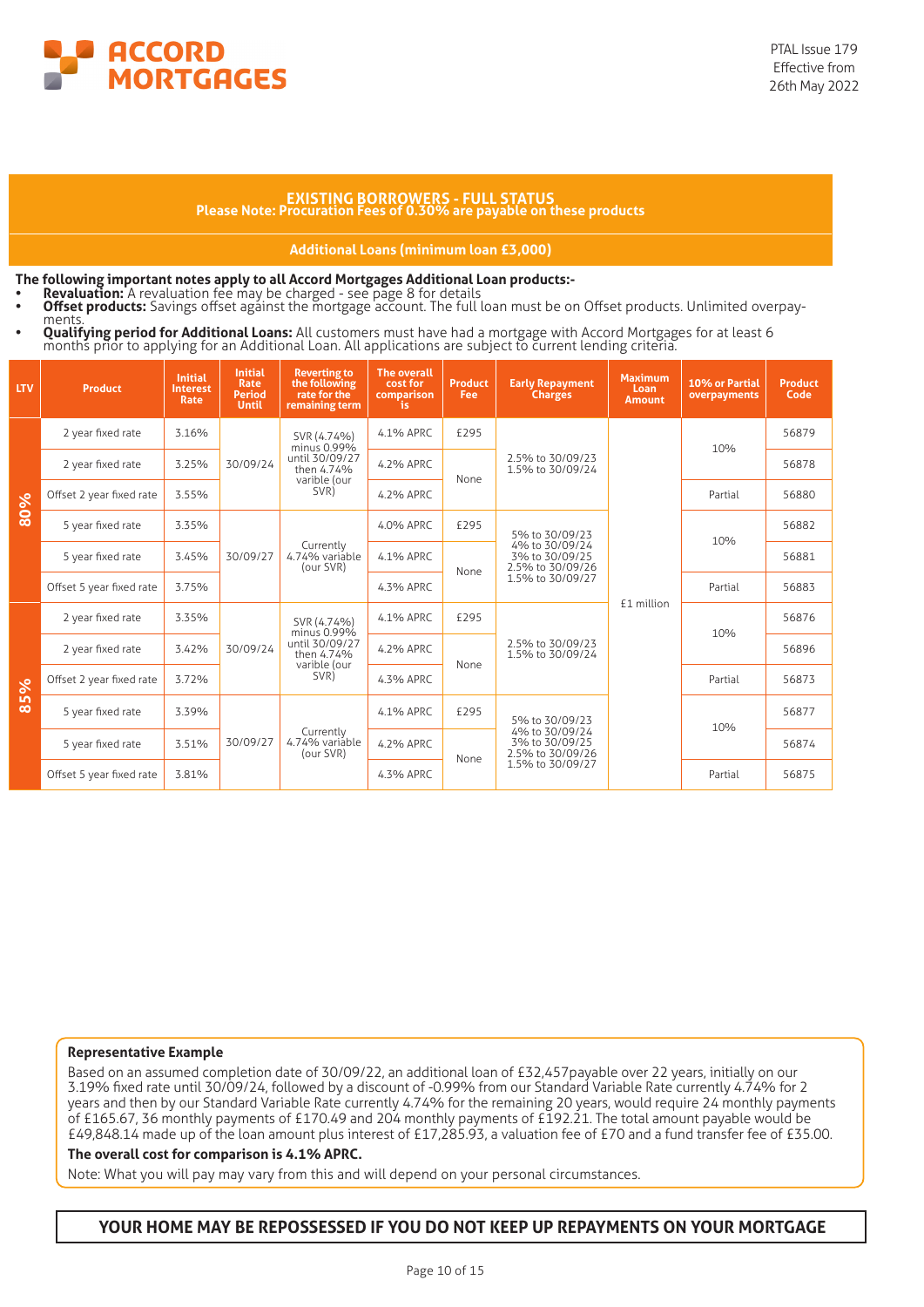

# **Loan To Value (LTV)**

Like many of the mortgage deals we currently have, our Existing Borrower Transfer and Additional Loan products now take into account your mortgage balance compared to the value of your property (LTV). Since taking out your mortgage it is likely that your property's LTV has changed, for example because of capital repayments or a decrease or increase in the value of your home. Before selecting one of our products you need to know what your current LTV is. A different method of establishing your LTV is used depending on whether you are applying for an Existing Borrower Transfer, Additional Loan or Portability.

#### **LTV and revaluation- Existing Borrower Transfers**

We take into account your mortgage balance compared to the estimated value of your property (LTV). We calculate this estimated value by using our House Price Index, which is recalculated every quarter. This is the figure which we use when assessing your eligibility for our Existing Borrower Transfer products unless you request a revaluation. You can request a revaluation of your property to ascertain your current LTV, if you feel that your property's actual current value is different to the estimated valuation on our records. If a revaluation is required, a non-refundable fee of £70 is payable. This fee is payable up front on request of a revaluation. This can be paid by credit/debit card over the phone. Please note that by requesting a revaluation you are not reserving any of our mortgage products or interest rates. Products can be withdrawn at any time and you will only be able to choose from the range available once your current valuation is confirmed.

# **LTV and revaluation - Additional Loans**

We take into account the total of your mortgage balance and the amount of additional borrowing, compared to the last valuation of your property that we have on record. This is the figure which we use when assessing your eligibility for our Additional Loan products. Additional Loans can be agreed on a capital & interest, interest only or part capital & interest part interest only basis. In some cases we will require a revaluation of your property. Please contact us to check if this will apply to you. If a revaluation is required a non-refundable valuation fee of £70 is payable. This fee is payable, up front, on request of a revaluation. This can be paid by credit/debit card over the phone. Please note that by requesting a revaluation you are not reserving any of our mortgage products or interest rates. Products can be withdrawn at any time and you will only be able to choose from the range available once your current valuation is confirmed.

#### **Product Fee**

The fee is payable in full when you return your Offer Acceptance Form and the funds must be cleared before we can complete your product transfer. You may request the fee to be added to your loan, which will increase both the amount you borrow and your monthly payments.

#### **Portability**

All mortgage products are portable from your current property to a new property should you decide to move house, however when porting your current mortgage product you will need to be aware of the following;

If no top-up is required: Please note that if your mortgage was taken out on a self certified basis, and income verification cannot be provided for the full loan, portability can only be allowed to the same or lower loan size and LTV as on your current mortgage.

If a top-up is required: If your mortgage is currently self certified and income verification can be provided for the current loan and the top-up amount required, a top-up loan can be provided. If your mortgage was taken out on a self certified basis and income verification cannot be verified then a top-up is not allowed.

In all cases: A new valuation will be carried out for all portability applications, regardless of whether a top-up product is required to determine the new loan to value (LTV) for lending purposes. A non-refundable standard valuation fee is payable for this, and this fee will automatically be added to the mortgage account and interest charged on this daily. Alternatively, you can pay the valuation fee by card or send a cheque for the fee at the time the valuation is instructed to avoid being charged interest on this fee.

LTV - The LTV is calculated using the total of the outstanding mortgage balance and the amount of any top-up borrowing required, compared to the valuation of your new property.

**Please note: The ability to port your mortgage product depends on meeting our lending criteria.**

#### **Existing Mortgage Accounts**

To qualify for an Existing Borrower Transfer (EBT) Product:

For a Prime Account - There must be no more than 1 missed/ late payment on your account within the last 12 months AND no more than £100 in arrears at offer and transfer.

For a Credit Repair Account - There must be no missed/late payments on your account within the last 24 months AND no more than £100 in arrears at offer and transfer.

To qualify for an Additional Loan - You must have held your main mortgage with us for at least 6 months. There must be no missed/late payments in the last 12 months AND no more than 1 missed/late payment in the last 24 months.

#### **Self Certification**

Self Certification is aimed at borrowers who cannot evidence their income through payslips due to being self-employed, having commission based earnings etc.

**Prime:** Borrowers currently on a Prime self certified product who can now fully prove their income can select a full status product.

#### **Discounted Standard Variable Rate (SVR)**

For all 2 & 3 year products on this factsheet, our SVR is discounted by 0.99% from the end of the initial fixed or variable rate period until 30/09/27.

#### **Interest Only borrowing**

Please be aware that different criteria apply for interest only borrowing. Please visit our website for details.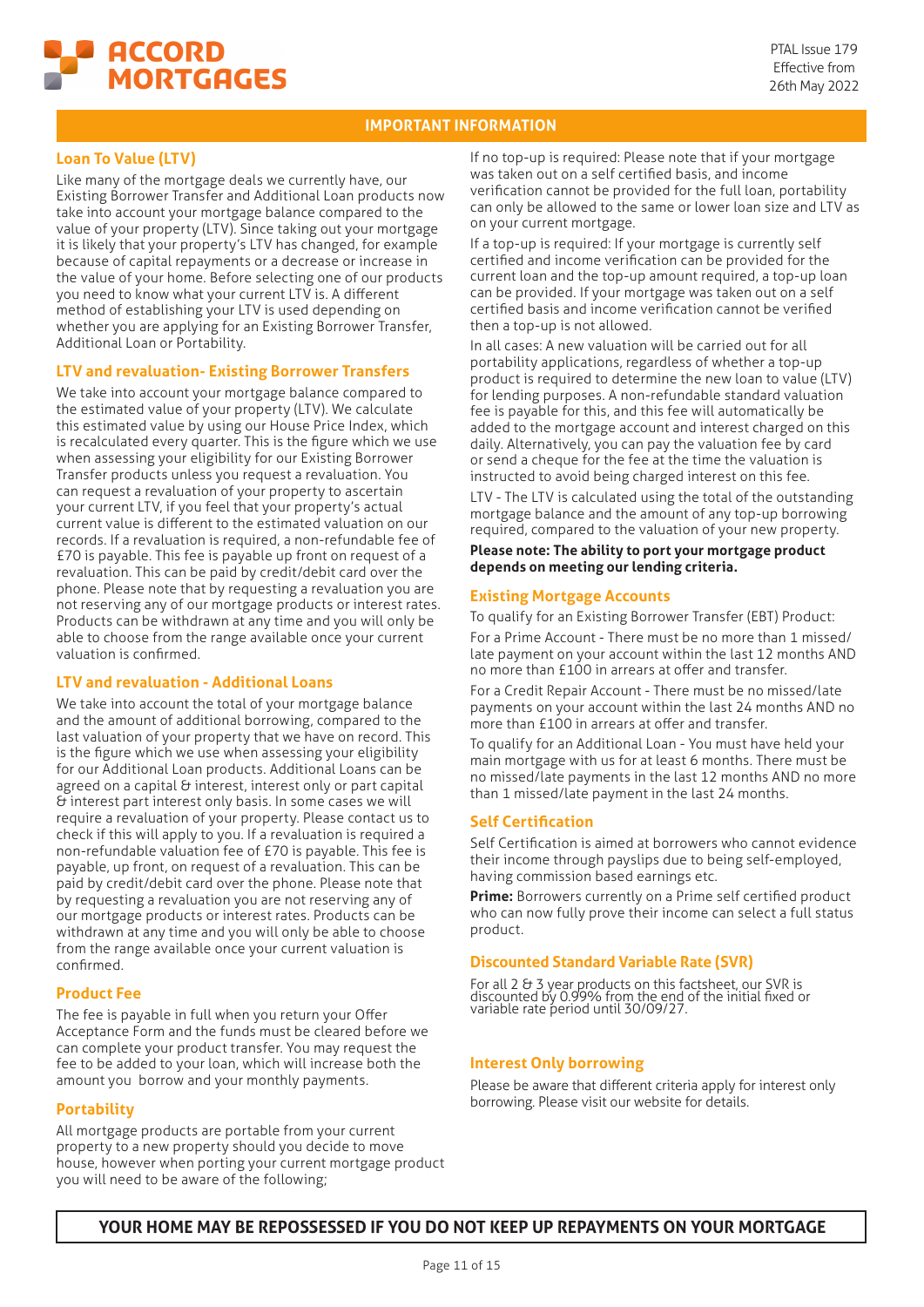

# **Credit Repair**

Borrowers previously on a Credit Repair self cert product and who have made all their payments on time and in full within the last 24 months, and can now prove their income can select a full status prime EBT.

Borrowers previously on a Credit Repair self cert product and who have made all their payments on time and in full within the last 24 months, and still can't prove their income must select a self cert prime EBT.

#### **Credit Repair Guarantee**

Credit Repair borrowers who have made all their payments on time and in full in the last 24 months will be eligible for our Prime Existing Borrower Transfer products when the initial period on their mortgage ends (subject to criteria).

# **APRC (Annual Percentage Rate Charge)**

This is a figure which all lenders must quote when referring to mortgages. It is designed to show the total yearly cost of a mortgage stated as a percentage of the loan. It includes items such as the interest rate payable at the start of the mortgage and after the initial rate period has ended, Product Fee, Valuation Fee and Mortgage Fee. It is the overall cost for comparison purposes. This figure is intended to help customers to compare the overall cost of different loans.

#### **Collar Rate**

The minimum rate you will be charged for the applicable variable rate product during the Initial Rate Period.

#### **Early Repayment Charge (ERC) for products with limited overpayments**

In the event of part or full repayment or transfer to an alternative product or our Standard Variable Rate, before the end of the ERC period, an ERC is payable. The ERC is calculated at the rate applicable for the year in which the repayment or transfer occurs and is based on the amount repaid or transferred.

For example: £100,000 is transferred on a 1.94% fixed rate product until 30/09/24. If you decide to repay this mortgage in full before 30/09/23, and the balance outstanding on the day of redemption is £98,000, the ERC will be 2.5% x £98,000 = £2,450. If you decide to repay this mortgage in full before 30/09/24 but after 30/09/23 and the balance outstanding on the day of redemption is £98,000, the ERC will be 1.5% x £98,000 = £1,470

The exception to this is that in any calendar year that Early Repayment Charges apply, you may repay up to 10% of the mortgage balance outstanding on 1 January that year without charge. Any amount repaid over the 10% limit will incur an Early Repayment Charge on the excess amount.

For example: If £25,000 is outstanding on 1 January after completion of your Additional Loan or Product Transfer you can repay up to £2,500 (10%) in the same calendar year without incurring an ERC. If you decide to repay more than this amount eg. £6,000 or transfer to our SVR, you will incur an ERC of the specified percentage on £3,500 as this is the amount in excess of the 10% limit.

In the event of your product start date being part way through a calendar year, you will be entitled to overpay 10% of your opening product balance until the end of the calendar year.

If you choose to repay any more than this 10%, you will incur an ERC.

#### **Early Repayment Charge (ERC) for products with 50% overpayments**

In the event of part or full repayment or transfer to an alternative product or our Standard Variable Rate, before the end of the ERC period, an ERC is payable. The ERC is calculated at the rate applicable for the year in which the repayment or transfer occurs and is based on the amount repaid or transferred.

For example: £100,000 is transferred on a 2.04% fixed rate product until 30/09/24. If you decide to repay this mortgage in full before 30/09/23 and the balance outstanding on the day of redemption is £98,000, the ERC will be 2.5% x £98,000 = £2,450. If you decide to repay this mortgage in full before 30/09/24 but after 30/09/23, and the balance outstanding on the day of redemption is £98,000, the ERC will be 1.5% x £98,000 = £1,470.

The exception to this is that in any calendar year that Early Repayment Charges apply, you may repay up to 50% of the mortgage balance outstanding on 31 March that year without charge. Any amount repaid over the 50% limit will incur an Early Repayment Charge on the excess amount.

For example: If £25,000 is outstanding on 31 March after completion of your Additional Loan or Product Transfer you can repay up to £12,500 (50%) in the same calendar year without incurring an ERC. If you decide to repay more than this amount eg. £15,000 or transfer to our SVR, you will incur an ERC of the specified percentage on £2,500 as this is the amount in excess of the 50% limit.

In the event of your product start date being part way through a calendar year, you will still be entitled to overpay 50% of your opening product balance until the end of the calendar year.

If you choose to repay any more than this 50%, you will incur an ERC.

#### **Existing Borrower Transfer Offer and Acceptance**

Once you've requested a transfer offer, subject to you meeting our eligibility criteria, a formal mortgage product transfer offer will be issued.

#### **If you do not receive an offer in the post within 7 days of requesting the offer, please contact us.**

A signed acceptance of the product transfer offer must be received by us within 14 days of the date of the offer.

Upon receipt of the signed acceptance we will write to you to confirm it has been received and following completion of the transfer we will write to you again to advise you of your new payment. However, if we are able to complete the transfer without waiting for your existing product to end then we will only write to you to advise you of your new payment once we have completed the transfer.

#### **If you do not hear from us within 10 days of returning your acceptance, please contact us.**

A product transfer is subject to the terms and conditions of any product transfer offer which may be issued. Those terms and conditions take precedence over information contained in this guide or any other information given to you.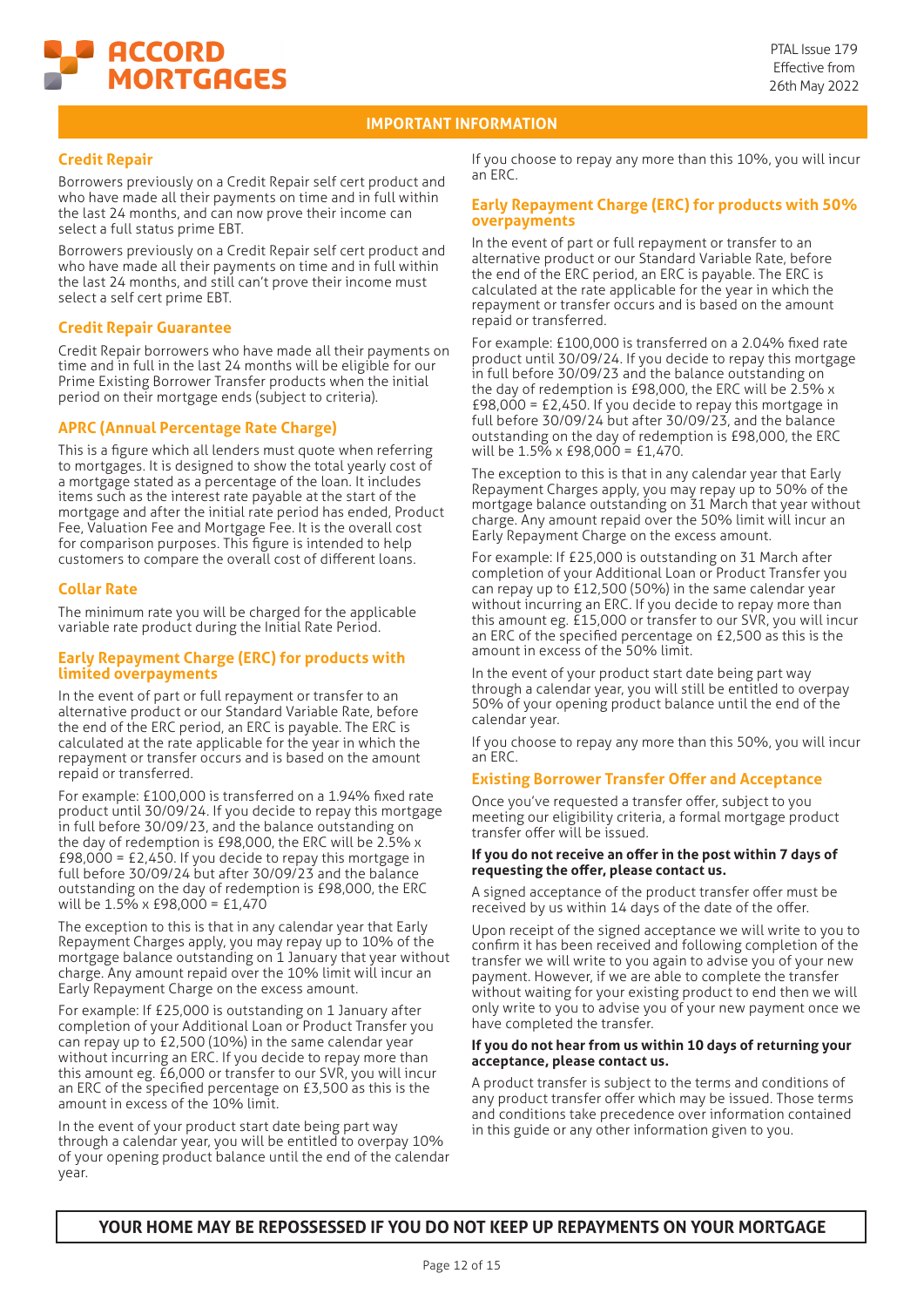

# **Additional Loans**

To qualify for one of our Additional Loans, in addition to meeting our lending criteria, the purpose of the loan must be acceptable to us. An acceptable purpose would be:

- **•** Home Improvements or repairs
- **•** Capital Raising (for non-business purposes)
- **•** Purchase of land, adjoining land or holiday home
- **•** Transfer of Equity
- **•** Purchase of freehold or purchase of share in freehold interest
- **•** Extension of lease.

#### **Additional Loan Offer, Acceptance and Completion**

To qualify for one of our Additional Loans, any Additional Loan offer that we may make has to be issued within three months of the date of your application, and your Additional Loan must be completed within six months of the date of the Additional Loan offer.

An Additional Loan is subject to the mortgage conditions and mortgage loan terms (in the case of the Offset account, the Offset terms). These terms and conditions take precedence over information contained in this guide or any other information given to you. Please refer to any Additional Loan offer which may be issued for full details.

# **Release of Funds for Additional Loans**

Please note that a Funds Transfer Fee of £35 will be payable for the release of Additional Loan Funds electronically so that you (or the legal adviser if appropriate) receive the funds the same day. This fee will be deducted from your mortgage advance. Alternative methods of releasing the funds are available (BACS or Internal Transfer) which do not incur a charge. Further details of this fee will be included in your mortgage offer.

Where the total debt including the Additional Loan is below 85% of the current value of the property (i.e. before any work is carried out), the money can be released as soon as your loan is approved.

# **Other Fees**

A Redemption Administration Fee or Mortgage Fee is payable should you redeem your mortgage in full. Please refer to your original mortgage offer or latest Existing Borrower Transfer offer for the amount of fee applicable to you.

#### **Cashback**

Where cashback is provided, this will be paid directly to your bank account where the direct debit is paid from, this will be automatically paid on completion. If you do not pay your mortgage by direct debit we will be in touch with you to arrange the cashback payment.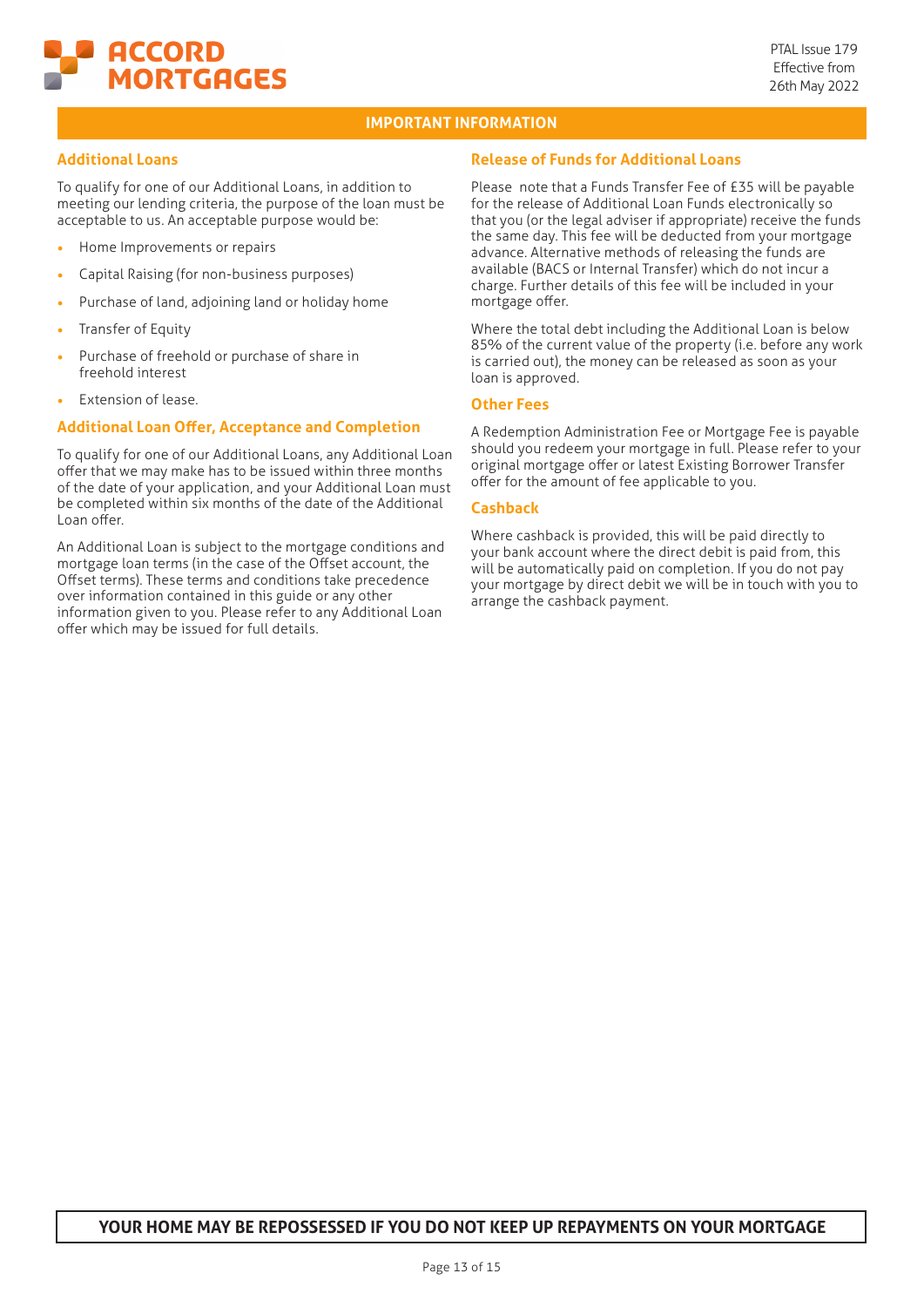

# **IMPORTANT INFORMATION SPECIFIC TO OFFSET MORTGAGE PRODUCTS**

#### **Information relevant to all Offset Mortgages**

Your existing mortgage and Additional Loan amount must be taken on Offset products only. Offset and non-Offset products cannot be mixed.

You do not earn any interest on an Offset savings account(s). However, by linking savings to your mortgage, you only pay interest on the difference between your Offset mortgage balance and Offset savings balance(s). The money in your Offset savings account(s) therefore benefits from the equivalent of the interest rate charged on your Offset mortgage.

The equivalent savings interest rates shown below are based on the current interest rate of the mortgage product so where this rate is variable or reverts to a variable rate after an initial fixed rate period, the benefit you get from your savings will change at the same time.

The example below assumes that basic and higher rate tax payers do not pay tax on their savings and that additional rate taxpayers pay 45% tax on savings interest and are based on current HM Revenue and Customs rules which are subject to change.

#### **Customer usage of any applicable Personal Savings Allowance is not included within these calculations.**

**Whether you need to pay tax is dependent on your own personal circumstances and so may be subject to change in the future.**

Your existing mortgage and Additional Loan amount must be taken on Offset products only. Offset and non-Offset products cannot be mixed. Please contact us if you would like further information about our Offset savings accounts.

Offset Savings accounts will be provided by Yorkshire Building Society.

# **Early Repayment Charge (ERC) for Offset Accounts**

If a product is repaid in full or transferred (in full or in part), before the end of the ERC period, an ERC is payable. However, part repayments (monthly or lump sum) of any amount are allowed without charge. The ERC is calculated at the rate applicable for the year in which the repayment or transfer occurs. The ERC is based on the original transfer amount and so disregards any payments (including usual monthly payments) you make which may have reduced the total amount transferred.

For example, with a Product Transfer: £100,000 is transferred on a 2.24% fixed rate product until 30/09/24. If you decide to repay this mortgage in full before 30/09/23 the ERC will be 2.5% x £100,000 = £2,500. If you decide to repay this mortgage in full before 30/09/24 but after 30/09/23, the ERC will be 1.5% x £100,000 = £1,500.

|                                      |                     | <b>EQUIVALENT SAVINGS INTEREST RATES FOR CURRENT OFFSET PRODUCTS</b> |                                 |                                        |                                            |
|--------------------------------------|---------------------|----------------------------------------------------------------------|---------------------------------|----------------------------------------|--------------------------------------------|
| <b>Offset Product</b><br><b>Rate</b> | <b>Product Type</b> | <b>Zero Rate Tax-</b><br>payer                                       | <b>Basic Rate Tax-</b><br>payer | <b>Higher Rate Tax</b><br><b>Payer</b> | <b>Additional Rate</b><br><b>Tax Payer</b> |
| 1.64%                                | Fixed               | 1.64%                                                                | 1.64%                           | 1.64%                                  | 2.73%                                      |
| 1.68%                                | Fixed               | 1.68%                                                                | 1.68%                           | 1.68%                                  | 2.80%                                      |
| 1.87%                                | Fixed               | 1.87%                                                                | 1.87%                           | 1.87%                                  | 3.12%                                      |
| 1.96%                                | Fixed               | 1.96%                                                                | 1.96%                           | 1.96%                                  | 3.27%                                      |
| 2.02%                                | Fixed               | 2.02%                                                                | 2.02%                           | 2.02%                                  | 3.37%                                      |
| 2.05%                                | Fixed               | 2.05%                                                                | 2.05%                           | 2.05%                                  | 3.42%                                      |
| 2.16%                                | Fixed               | 2.16%                                                                | 2.16%                           | 2.16%                                  | 3.60%                                      |
| 2.19%                                | Fixed               | 2.19%                                                                | 2.19%                           | 2.19%                                  | 3.65%                                      |
| 2.20%                                | Fixed               | 2.20%                                                                | 2.20%                           | 2.20%                                  | 3.67%                                      |
| 2.23%                                | Fixed               | 2.23%                                                                | 2.23%                           | 2.23%                                  | 3.72%                                      |
| 2.35%                                | Fixed               | 2.35%                                                                | 2.35%                           | 2.35%                                  | 3.92%                                      |
| 2.52%                                | Fixed               | 2.52%                                                                | 2.52%                           | 2.52%                                  | 4.20%                                      |
| 2.55%                                | Fixed               | 2.55%                                                                | 2.55%                           | 2.55%                                  | 4.25%                                      |